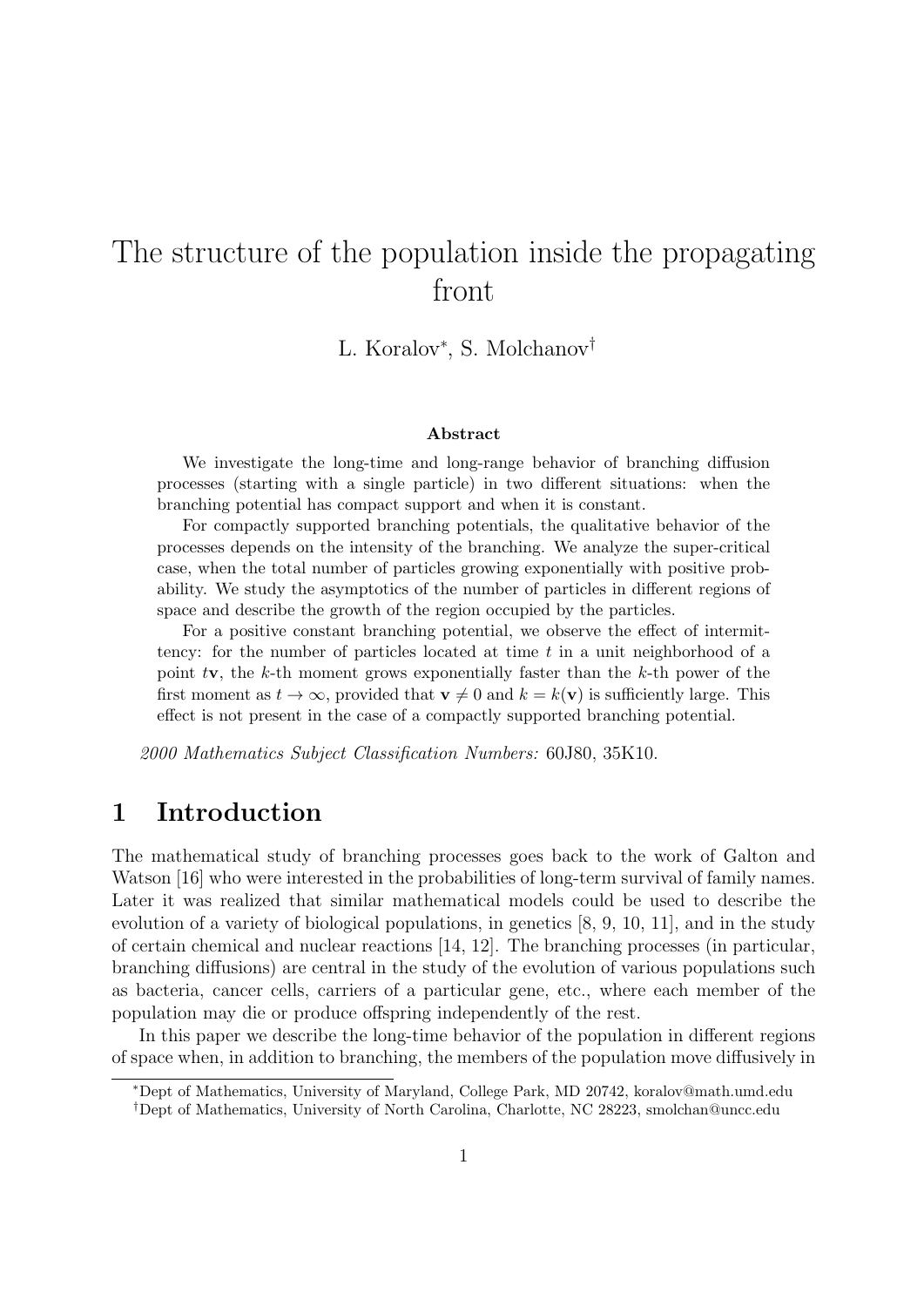space. In particular, we'll consider regions  $U_{x(t)}$  centered at a point  $x(t) = \mathbf{v}t$  which is at a linear (in *t*) distance from the origin at time *t*. We consider the branching rates that may depend on the location (the case of compactly supported branching potentials) or may be constant. For compactly supported branching potentials, will be interested in the supercritical case (when the total population grows exponentially with positive probability). Note that in the case of a constant positive branching rate, the total population grows exponentially with probability one.

Consider a collection of particles in  $\mathbb{R}^d$  that move diffusively and independently starting with one particle. Besides the diffusive motion, the particles can duplicate with the rate of duplication  $v(x)$ ,  $x \in \mathbb{R}^d$ , where *x* is the position of a given particle and *v* is either a continuous non-negative compactly supported function (Sections 3-8) or a positive constant (Section 9). Both copies start moving independently immediately after the duplication (annihilation of particles and creation of more than two particles from one could also be considered, but here we discuss only duplication for clarity of exposition).

First, let us discuss the case of compactly supported *v*. Let  $n_t^x(U)$  be the number of particles in a domain  $U \subseteq \mathbb{R}^d$  at time *t*, assuming that at time zero there was a single particle located at x. The large time behavior of  $n_t^x(U)$  depends crucially on the magnitude of *v*, that is on whether the operator

$$
\mathcal{L}u(x) = \frac{1}{2}\Delta u(x) + v(x)u(x) \tag{1}
$$

has a positive eigenvalue. This is the operator in the right hand side of the equations on the particle density and higher order correlation functions, given below. In the supercritical case (i.e., if there exists a positive eigenvalue), if *U* is fixed, the results of [7] on the asymptotics of  $n_t^x(U)$  cover, in particular, the case of compactly supported *v*. Namely,  $n_t^x(U)$  grows exponentially with a random coefficient in front of the exponent. The random coefficients corresponding to different domains differ only by a multiplicative constant. (See also [15], [3]). The distribution of the random coefficient can be described in terms of its moments (see [13]). (For the asymptotic properties of branching random walks see also [1], [4], [2], [17].) If  $\mathcal L$  has no positive eigenvalues, the total number of particles tends to a finite random limit whose distribution can be described in terms of its moments.

In the current paper we consider the super-critical case. We use the spectral techniques developed in [6], [13] to get the asymptotic formulas for the density and higher order correlation functions of the branching process. These allow us to get the asymptotics of  $n_t^x(U_{t\mathbf{v}})$  as  $t \to \infty$ , where  $U_{t\mathbf{v}}$  is the translation of a fixed bounded domain *U* by the vector *t***v**.

After recalling the equations on the correlation functions (Section 2) and the asymptotic behavior of the correlation functions (Section 3), we show in Section 4 that the total number of particles, after division by an exponential factor, tends to a random limit in  $L^2$ . In Sections 5 and 6 we prove a similar result for fixed domains and for domains located at a linear (in *t*) distance from the origin and show that the convergence takes place not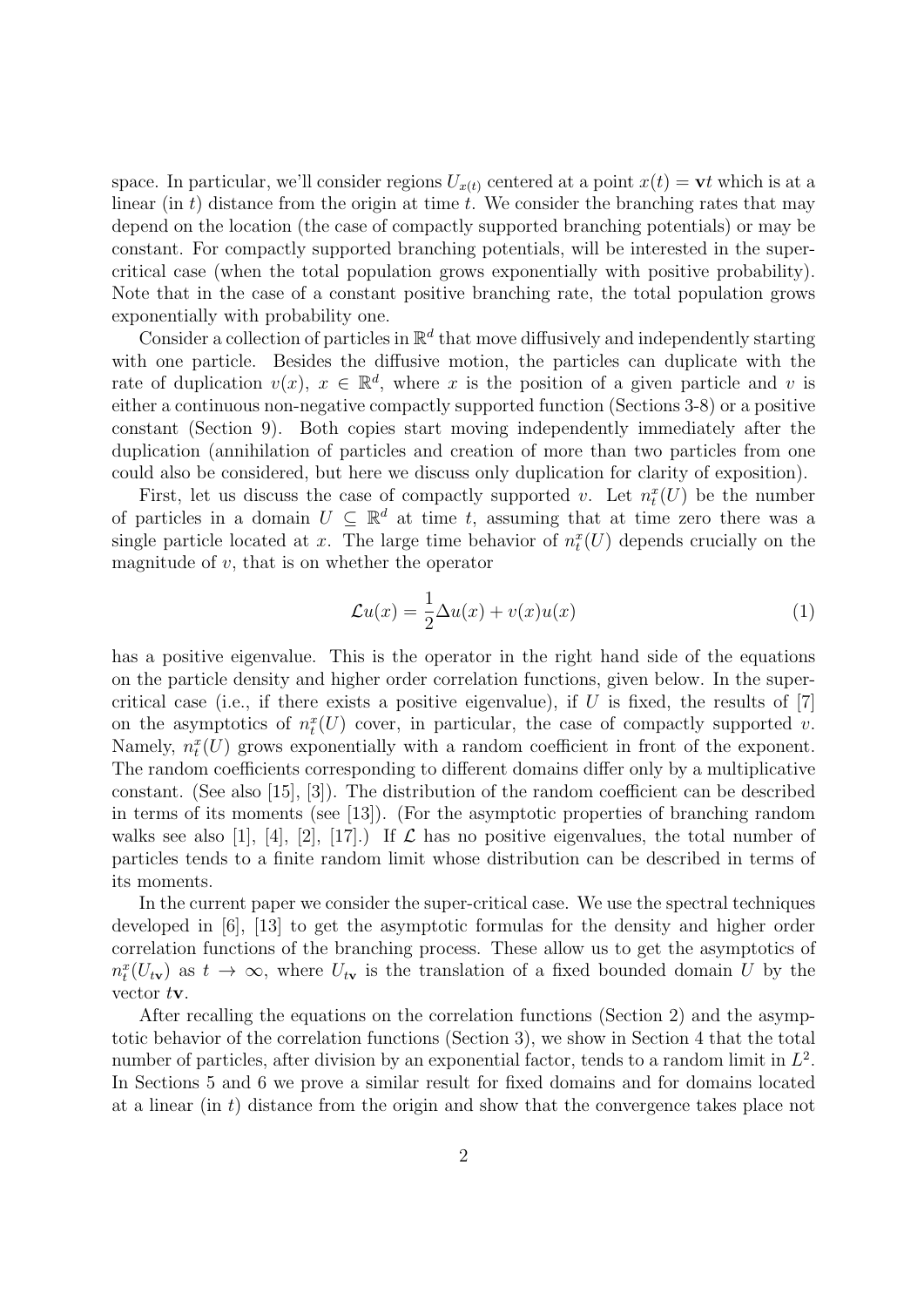only in  $L^2$  but also almost surely. In Section 7 we show that on the event that the number of particles grows exponentially, the region occupied by the particles grows linearly in *t*. In Section 8 we give the distribution of the limiting number of particles in the event that the limiting number of particles is finite.

In Section 9 we consider the case when *v* is a positive constant. Let us briefly discuss the common and the distinct features in the behavior of the the branching processes with constant and compactly supported branching potentials. In both cases we can define the notion of the particle front, namely, the surface of the ball  $B<sup>x</sup>(r<sub>t</sub>)$  or radius  $r<sub>t</sub>$  centered at *x* forms the front if

P(there are no particles outside 
$$
B^x(r_t) = \frac{1}{2}
$$
.

In both cases  $r_t$  grows linearly in *t*, i.e., there is a positive limit  $s = \lim_{t\to\infty} r_t/t$ . For compactly supported potentials this follows from our arguments in Section 7, for constant potentials the asymptotics of *r<sup>t</sup>* (including the logarithmic correction term) has been obtained in [5]. The behavior of the process inside the front, at distances that grow linearly with t, is qualitatively different in the two cases. Namely, assume that  $0 < |{\bf v}| < s$ . In the case of a compactly supported potential we'll show that  $n_t^x(U_{t\mathbf{v}})$  converges after appropriate scaling as  $t \to \infty$ , and the quantities  $E(n_t^x(U_{t\mathbf{v}}))^k / (E n_t^x(U_{t\mathbf{v}}))^k$  converge to the corresponding quantities for the limiting random variable. For a constant potential, on the other hand, we'll show that this ratio tends to infinity exponentially fast, i.e., the *k*-th moment dominates the *k*-th power of the first moment, provided that *k* is sufficiently large (we refer to this phenomenon as intermittency).

Another observation (which we don't dwell upon beyond this paragraph) concerns the speed of the front for the *k*-th moment of the number of particles. Namely, define

$$
r_t^k = \inf\{|y| : E(n_t^x(U_y))^k \le 1\}, \quad k \in \mathbb{N}.
$$

Thus the limit  $s_k = \lim_{t \to \infty} (r_t^k/t)$  can be viewed as the speed of the front for the *k*th moment of the number of particles. It follows from our analysis below that  $s = s_k$ ,  $k \in \mathbb{N}$ , in the case of compactly supported breeding potentials. For a constant potential, considerations similar to those in Section 9 can be used to show that  $s = s_1 < s_2 < s_3 < ...$ and  $\lim_{k\to\infty} s_k = \infty$ .

### **2 Equations on correlation functions**

Let  $B_{\delta}$  be a ball of radius  $\delta$  in  $\mathbb{R}^{d}$ . For  $t > 0$  and  $x, y_1, y_2, ... \in \mathbb{R}^{d}$  with all  $y_i$  distinct, define the particle density  $\rho_1(t, x, y_1)$  and the higher order correlation functions  $\rho_n(t, x, y_1, ..., y_n)$ as the limits of probabilities of finding *n* distinct particles in  $B_\delta(y_1),...,B_\delta(y_n)$ , respectively, divided by  $\text{Vol}^n(B_\delta)$ , under the condition that there is a unique particle at  $t=0$  located at *x*. We extend  $\rho_n(t, x, y_1, \ldots, y_n)$  by continuity to allow for  $y_i$  which are not necessarily distinct. For fixed *y*1, the density satisfies the equation

$$
\partial_t \rho_1(t, x, y_1) = \frac{1}{2} \Delta \rho_1(t, x, y_1) + v(x) \rho_1(t, x, y_1), \tag{2}
$$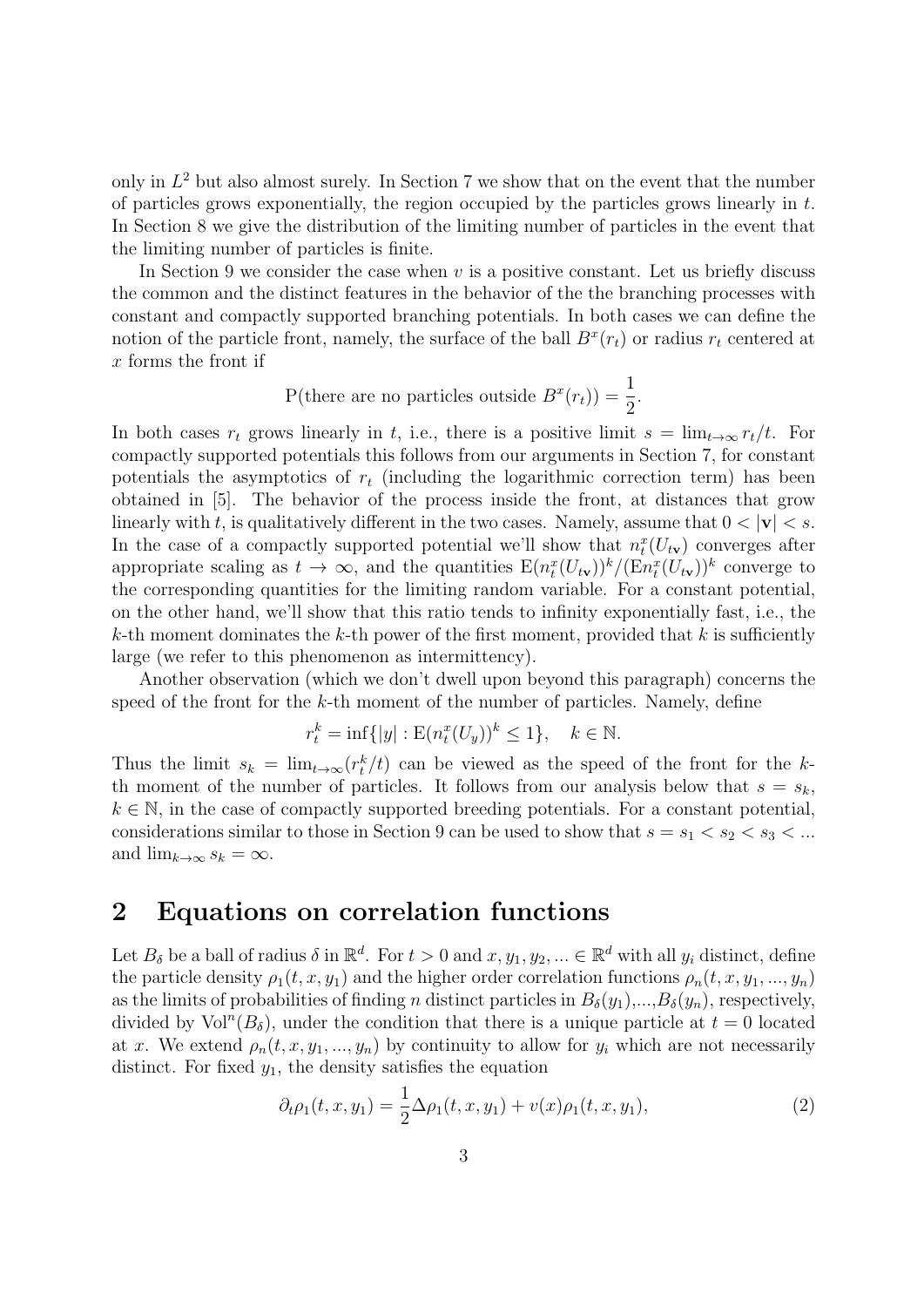$$
\rho_1(0, x, y_1) = \delta_{y_1}(x).
$$

Indeed, let  $s, t > 0$ . Then we can write

$$
\rho_1(s+t,x,y_1) = (2\pi s)^{-\frac{d}{2}} \int_{\mathbb{R}^d} e^{\frac{|x-z|^2}{2s}} \rho_1(t,z,y_1) dz + v(x) s \rho_1(t,x,y_1) + \alpha(s,t,x,y_1), \quad (3)
$$

where the term with the integral on the right hand side is due to the effect of the diffusion on the interval [0*, s*], the second term is due to the probability of branching on [0*, s*], and  $\alpha$  is the correction term. The correction term is present since (a) more than one instance of branching may occur before time *s*, and (b) even if a single branching occurs between the times 0 and *s*, then the original particle will be located not at *x* but at a nearby point and the intensity of branching there is slightly different from  $v(x)$ . It is clear that  $\lim_{s\downarrow 0} \sup_{x,y\in\mathbb{R}^d} \alpha(s,t,x,y)/s = 0.$  After subtracting  $\rho_1(t,x,y_1)$  from both sides of (3), dividing by *s* and taking the limit as  $s \downarrow 0$ , we obtain (2).

The equations on  $\rho_n$ ,  $n > 1$ , are somewhat more complicated:

$$
\partial_t \rho_n(t, x, y_1, ..., y_n) = \frac{1}{2} \Delta \rho_n(t, x, y_1, ..., y_n) + v(x) \left( \rho_n(t, x, y_1, ..., y_n) + H_n(t, x, y_1, ..., y_n) \right),
$$
  

$$
\rho_n(0, x, y_1, ..., y_n) \equiv 0.
$$
 (4)

Here

$$
H_n(t, x, y_1, ..., y_n) = \sum_{U \subset Y, U \neq \emptyset} \rho_{|U|}(t, x, U) \rho_{n-|U|}(t, x, Y \setminus U),
$$

where  $Y = (y_1, ..., y_n)$ , U is a proper non-empty subsequence of Y, and |U| is the number of elements in this subsequence. Equation (4) is derived similarly to (2). The combinatorial term  $H_n$  appears after taking into account the event that there is a single branching on the time interval [0*, s*], the descendants of the first particle are found at the points in *U* at time  $s + t$ , while the descendants of the second particle are found at the points of  $Y \setminus U$ , with the summation over all possible choices of *U*.

### **3 Asymptotics of the correlation functions**

First we recall some basic facts about the operator  $\mathcal{L}: L^2(\mathbb{R}^d) \to L^2(\mathbb{R}^d)$  (see (1)) and its resolvent  $R_{\lambda} = (\mathcal{L} - \lambda)^{-1}$ . We will assume that  $v \geq 0$  is continuous, compactly supported and not identically equal to zero. It is well-known that the spectrum of  $\mathcal L$  consists of the absolutely continuous part  $(-\infty, 0]$  and at most a finite number of non-negative eigenvalues:

$$
\sigma(\mathcal{L}) = (-\infty, 0] \cup \{\lambda_j\}, \quad 0 \le j \le N, \quad \lambda_j \ge 0.
$$

We enumerate the eigenvalues in the decreasing order. Thus, if  $\{\lambda_j\} \neq \emptyset$ , then  $\lambda_0 =$ max  $\lambda_j$ . We assume that there is at least one positive eigenvalue. The resolvent  $R_\lambda$ :  $L^2(\mathbb{R}^d) \to L^2(\mathbb{R}^d)$  is a meromorphic operator valued function on  $\mathbb{C}' = \mathbb{C} \setminus (-\infty, 0].$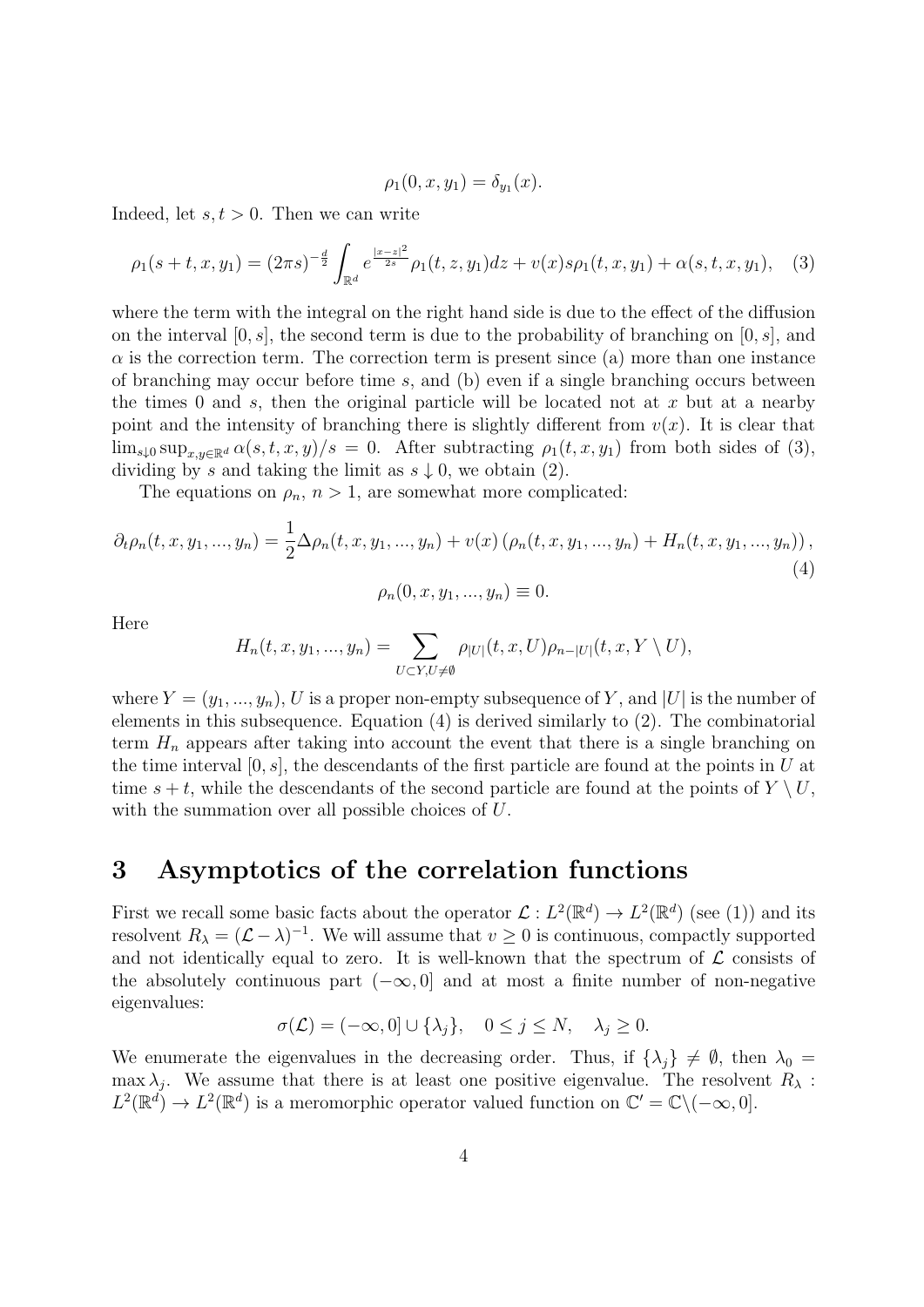Denote the kernel of  $R_\lambda$  by  $R_\lambda(x, y)$ . If  $v \equiv 0$  (in which case of course there are no eigenvalues), the kernel depends on the difference  $x - y$  and will intermittently use the notations  $R^0_\lambda(x, y)$  and  $R^0_\lambda(x - y)$ . The kernel  $R^0_\lambda(x)$  can be expressed through the Hankel function  $H_{\nu}^{(1)}$ :

$$
R_{\lambda}^{0}(x) = c_{d}k^{d-2}(k|x|)^{1-\frac{d}{2}}H_{\frac{d}{2}-1}^{(1)}(i\sqrt{2}k|x|), \quad k = \sqrt{\lambda}, \quad \text{Re}k > 0.
$$
 (5)

We shall say that  $f \in C_{\exp}(\mathbb{R}^d)$  (or simply  $C_{\exp}$ ) if *f* is continuous and

$$
||f||_{C_{\exp}(\mathbb{R}^d)} = \sup_{x \in \mathbb{R}^d} (|f(x)|e^{|x|^2}) < \infty.
$$

The space of bounded continuous functions on  $\mathbb{R}^d$  will be denoted by  $C(\mathbb{R}^d)$  or simply C. The following simple lemma can be found in [6].

**Lemma 3.1.** *The operator*  $R_{\lambda}: C_{\exp}(\mathbb{R}^d) \to C(\mathbb{R}^d)$  *is meromorphic in*  $\lambda \in \mathbb{C}'$ *. Its poles are of the first order and are located at eigenvalues of the operator*  $\mathcal{L}$ *. For each*  $\varepsilon > 0$  *and some*  $\Lambda$ *, the operator is uniformly bounded in*  $\lambda \in \mathbb{C}'$ *,*  $|\arg \lambda| \leq \pi - \varepsilon$ *,*  $|\lambda| \geq \Lambda$ *. It is of* order  $O(1/|\lambda|)$  as  $\lambda \to \infty$ ,  $|\arg \lambda| \leq \pi - \varepsilon$ . The eigenvalue  $\lambda_0$  of the operator  $\mathcal L$  is simple *and the corresponding eigenfunction does not change sign.*

From Lemma 3.1 it follows that the residue of  $R_\lambda$  at  $\lambda_0$  is the integral operator with the kernel  $\psi(x)\psi(y)$ , where  $\psi$  is the positive eigenfunction normalized by the condition  $||\psi||_{L^2(\mathbb{R}^d)} = 1$ . The function  $\psi$  decays exponentially at infinity. More precisely, it follows from (5) that if we write *x* as  $(\theta, |x|)$  in polar coordinates, then there is a positive continuous function *F* such that

$$
\psi(x) \sim F(\theta)|x|^{\frac{1}{2} - \frac{d}{2}} \exp(-\sqrt{2\lambda_0}|x|) \quad \text{as} \ \ |x| \to \infty. \tag{6}
$$

For a positive number *x*, we define the curve  $\Gamma(x)$  in the complex plane as follows:

$$
\Gamma(x) = \{\lambda : |\text{Im}\lambda| = \sqrt{4x(x - \text{Re}\lambda)}, \text{ Re}\lambda \ge 0\} \bigcup \{\lambda : |\text{Im}\lambda| = 2x(1 - \text{Re}\lambda), \text{ Re}\lambda \le 0\}.
$$

Thus  $\Gamma(x)$  is a union of a piece of the parabola with the vertex in x that points in the direction of the negative real axis and two rays tangent to the parabola at the points it intersects the imaginary axis. The choice of the curve is somewhat arbitrary, yet the following properties of  $\Gamma(x)$  will be important:

First,  $\text{Re}\lambda \leq x$  for  $\lambda \in \Gamma(x)$ . Second, since the rays form a positive angle with the negative real semi-axis, we have  $|\arg \lambda| < \pi - \varepsilon(x)$  for all  $\lambda \in \Gamma(x)$  for some  $\varepsilon(x) > 0$ . Third, since the rays are tangent to the parabola, and the parabola is mapped into the *√ √* line  $\{\lambda : \text{Re}\lambda = \sqrt{x}\}\)$  by the mapping  $\lambda \to \sqrt{\lambda}$ , the image of the curve  $\Gamma(x)$  under the same mapping lies in the half-plane  $\{\lambda : \text{Re}\lambda \geq \sqrt{x}\}.$ 

The integration along the vertical lines in the complex plane and along contours  $\Gamma(x)$ , below, is performed in the direction of the increasing complex part.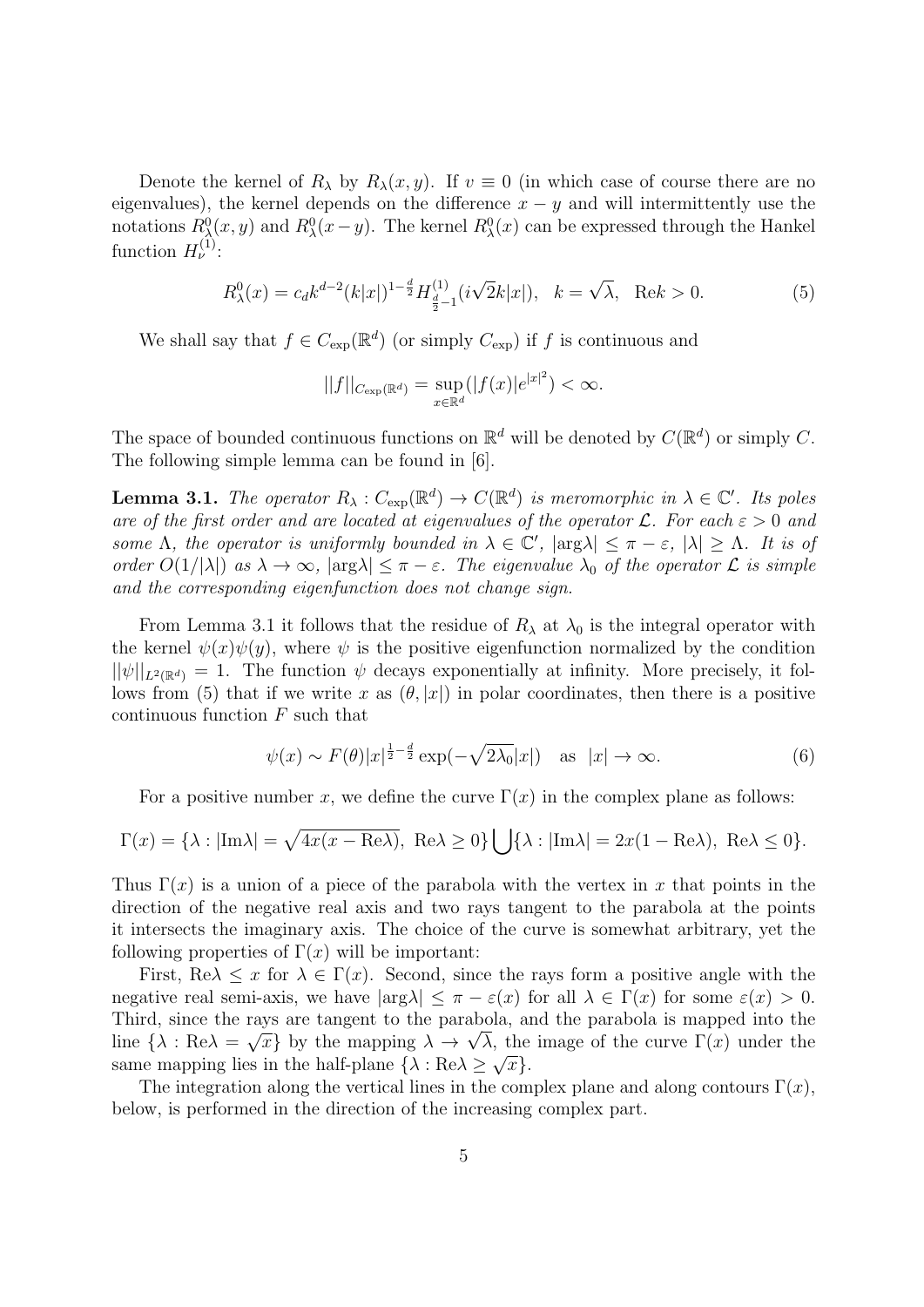We'll need estimates on the solutions of the following parabolic equation. Let

$$
\partial_t \rho(t, x) = \frac{1}{2} \Delta \rho(t, x) + v(x) \rho(t, x), \quad \rho(0, x) = g(x) \in C_{\text{exp}}.\tag{7}
$$

We'll denote the Laplace transform of a function  $f$  by  $\widetilde{f}$ ,

$$
\widetilde{f}(\lambda) = \int_0^\infty \exp(-\lambda t) f(t) dt.
$$

Let r be the distance between  $\lambda_0$  and the rest of the spectrum of the operator  $\mathcal{L}$ . In the arguments that follow we'll use the symbol *A* to denote constants that may differ from line to line.

**Lemma 3.2.** *For each*  $\varepsilon \in (0, r)$ *, the solution of (7) has the form* 

$$
\rho(t,x) = \exp(\lambda_0 t) \langle \psi, g \rangle \psi(x) + q(t,x), \tag{8}
$$

*where*

$$
||q(t, \cdot)||_C \leq A(\varepsilon) \exp((\lambda_0 - \varepsilon)t)||g||_{C_{\exp}}.
$$

*Proof.* After the Laplace transform, the equation becomes

$$
(\frac{1}{2}\Delta + v)\widetilde{\rho} - \lambda \widetilde{\rho} = -g.
$$

Thus, the solution *ρ* can be represented as

$$
\rho(t,\cdot) = -\frac{1}{2\pi i} \int_{\text{Re}\lambda = \lambda_0 + 1} e^{\lambda t} R_{\lambda} g d\lambda. \tag{9}
$$

The resolvent is meromorphic in the complex plane outside of the interval  $(-\infty, \lambda_0 - r]$ , with the only (simple) pole at  $\lambda_0$  with the principal part of the Laurent expansion being the integral operator with the kernel  $\psi(x)\psi(y)/(\lambda_0 - \lambda)$ .

By Lemma 3.1, the norm of  $R_\lambda$  does not exceed  $A/|\lambda|$  near infinity to the right of  $Γ(λ<sub>0</sub> − ε)$ . Therefore, the same integral as in (9) but along the segment parallel to the real axis connecting a point  $\lambda_0 + 1 + ib$  with the contour  $\Gamma(\lambda_0 - \varepsilon)$  tends to zero when  $b \to \infty$ . Therefore, we can replace the contour of integration in (9) by  $\Gamma(\lambda_0 - \varepsilon)$ . The residue gives the main term, while the integral over  $\Gamma(\lambda_0 - \varepsilon)$  gives the remainder term.  $\Box$ 

**Lemma 3.3.** *Let*  $K \subset \mathbb{R}^d$  *be a compact set. For each*  $\varepsilon \in (0, r)$ *, the function*  $\rho_1(t, x, y)$ *satisfies*

$$
\rho_1(t, x, y) = \exp(\lambda_0 t)\psi(x)\psi(y) + q_1(t, x, y),
$$

*where*

$$
\sup_{x \in K} |q_1(t, x, y)| \le A(\varepsilon) \exp((\lambda_0 - \varepsilon)t - |y|\sqrt{2(\lambda_0 - \varepsilon)})
$$
\n(10)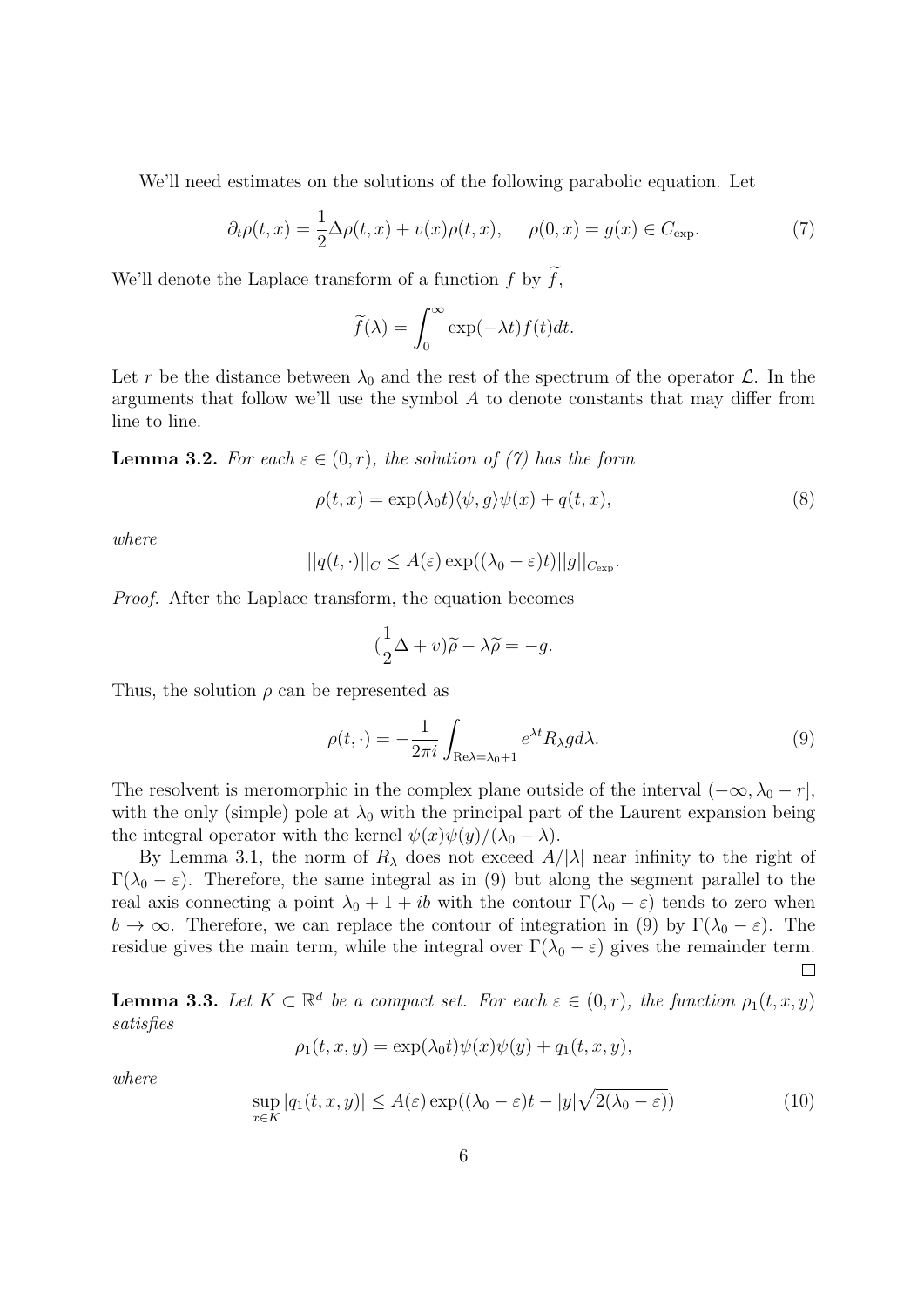*for*  $t > 1/2$ *. Moreover,* 

$$
\int_{\mathbb{R}^d} q_1(t, x, y)\psi(y)dy = 0\tag{11}
$$

*for each*  $t > 0$ ,  $x \in \mathbb{R}^d$ , and

$$
\sup_{x \in \mathbb{R}^d} \int_{\mathbb{R}^d} \rho_1(t, x, y) dy \le A \exp(\lambda_0 t). \tag{12}
$$

*Proof.* First, let us show that

$$
\langle \psi, \rho_1(t, \cdot, y) \rangle = \exp(\lambda_0 t) \psi(y) \tag{13}
$$

for each  $t > 0$ ,  $y \in \mathbb{R}^d$ . Indeed,

$$
0 = \int_0^t \langle (\frac{\partial}{\partial s} + \mathcal{L})(\exp(-\lambda_0 s)\psi), \rho_1 \rangle ds =
$$
  

$$
\langle \exp(-\lambda_0 s)\psi, \rho_1 \rangle|_{s=0}^t + \int_0^t \langle (\exp(-\lambda_0 s)\psi), (-\frac{\partial}{\partial s} + \mathcal{L})\rho_1 \rangle ds =
$$
  

$$
\langle \exp(-\lambda_0 t)\psi, \rho_1(t, \cdot, y) \rangle - \langle \psi, \rho_1(0, \cdot, y) \rangle = \exp(-\lambda_0 t) \langle \psi, \rho_1(t, \cdot, y) \rangle - \psi(y),
$$

which proves  $(13)$ . The relationship  $(13)$  immediately implies  $(11)$ .

Next, let *K'* be a compact set that contains supp $(v) \cup K$  in its interior. In order to prove (10), consider first the case when  $y \in K'$ . Apply (8) with *t* replaced by  $t' = t - 1/2$ and  $g = \rho_1(1/2, \cdot, y)$ . In order to calculate the main term of the asymptotics, we note that  $||g||_{C_{exp}}$  is bounded uniformly in  $y \in K'$  and

$$
\langle \psi, g \rangle = \exp(\frac{1}{2}\lambda_0)\psi(y),
$$

as follows from (13). Therefore, (8) implies that

$$
\rho_1(t, x, y) = \exp(\lambda_0 t) \psi(y) \psi(x) + \exp((\lambda_0 - \varepsilon)t) q(t, x, y),
$$

where  $||q(t,\cdot,y)||_C \leq A(K')$  for all  $y \in K'$ . We still need to consider the case when  $y \notin K'$ .

Let  $u(t, x, y) = \rho_1(t, x, y) - p_0(t, x, y)$ , where  $p_0$  is the fundamental solution of the heat equation. Then *u* satisfies the non-homogeneous version of (7) with the right hand side  $f = -v(x)p_0(t, x, y)$  and  $g \equiv 0$ . Note that *f* is a smooth function since  $y \notin K'$ . Solving this equation for *u* using the Laplace transform, as in the proof of Lemma 3.2, we obtain

$$
u(t, \cdot, y) = -\frac{1}{2\pi i} \int_{\text{Re}\lambda = \lambda_0 + 1} e^{\lambda t} R_{\lambda}(-v\widetilde{p}_0(\lambda, \cdot, y)) d\lambda
$$

$$
= -\frac{1}{2\pi i} \int_{\text{Re}\lambda = \lambda_0 + 1} e^{\lambda t} R_{\lambda}(vR_{\lambda}^0(\cdot, y)) d\lambda
$$
(14)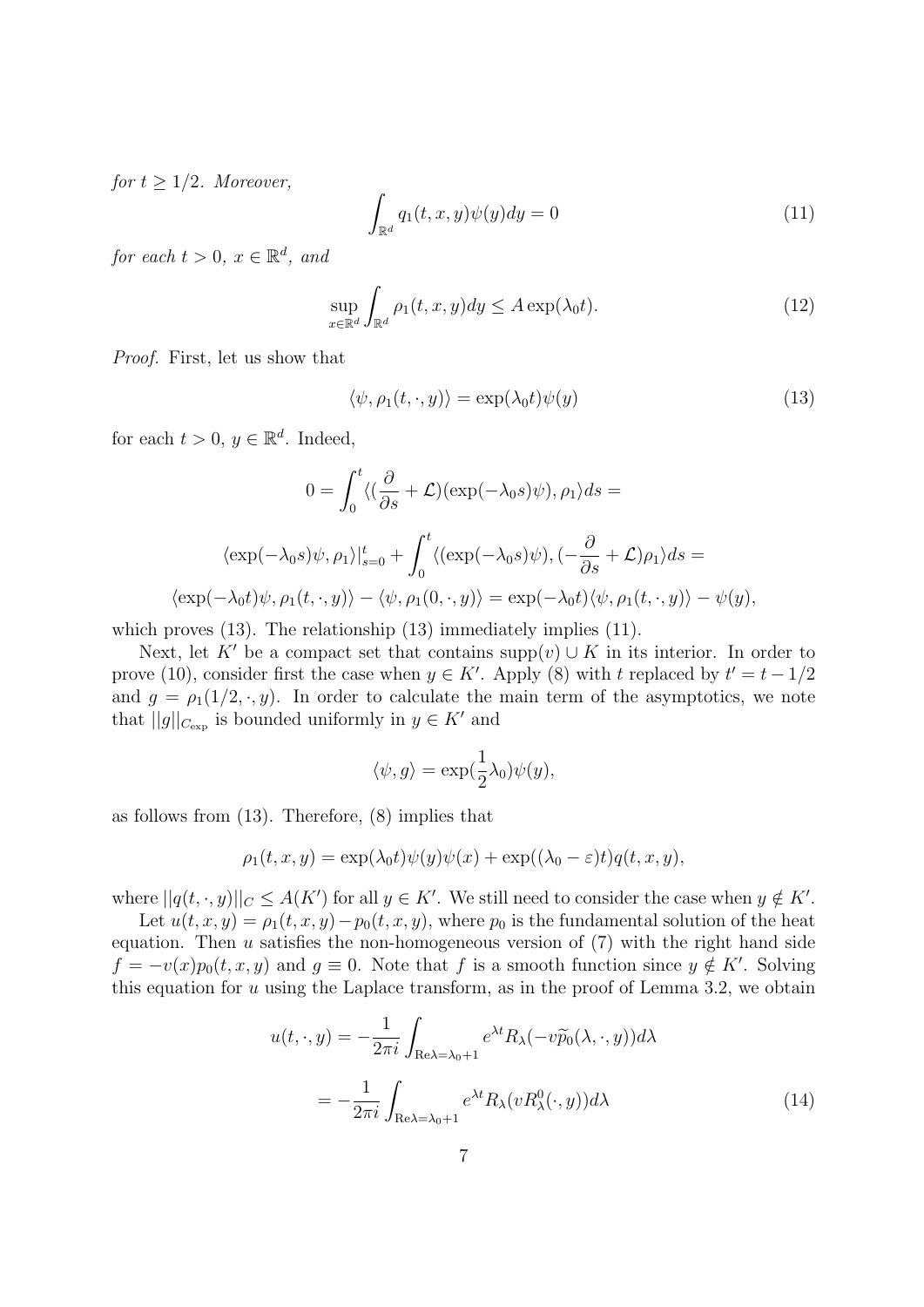$$
= \exp(\lambda_0 t) \langle \psi, v R^0_{\lambda_0}(\cdot, y) \rangle \psi - \frac{1}{2\pi i} \int_{\Gamma(\lambda_0 - \varepsilon)} e^{\lambda t} R_\lambda(v R^0_\lambda(\cdot, y)) d\lambda,
$$

where the first term on the right hand side is due to the residue at  $\lambda = \lambda_0$ . The first term can be re-written as

$$
\exp(\lambda_0 t)\langle \psi, vR^0_{\lambda_0}(\cdot, y)\rangle \psi(x) =
$$
  
 
$$
\exp(\lambda_0 t)(R^0_{\lambda_0}(v\psi))(y)\psi(x) = -\exp(\lambda_0 t)\psi(y)\psi(x).
$$

The last equality here follows from the fact that  $\psi$  is an eigenfunction with eigenvalue  $\lambda_0$ , that is

$$
(\frac{1}{2}\Delta - \lambda_0)\psi = -v\psi.
$$

In order to estimate the second term on the right hand side of (14), we note that from (5) it follows that

$$
|R^0_\lambda(x,y)| \le A(l)|\sqrt{\lambda}|^{\frac{d}{2}-\frac{3}{2}}|x-y|^{\frac{1}{2}-\frac{d}{2}}|\exp(-\sqrt{2\lambda}|y-x|)|
$$

if  $|\lambda|, |y - x| \geq l$ . Thus

$$
||vR_{\lambda}^{0}(\cdot,y)||_{C_{\exp}} \leq A(\varepsilon)|y|^{\frac{1}{2}-\frac{d}{2}}|\sqrt{\lambda}|^{\frac{d}{2}-\frac{3}{2}}\exp(-\sqrt{2(\lambda_0-\varepsilon)}|y|)
$$

for  $y \notin K'$ ,  $\lambda \in \Gamma(\lambda_0 - \varepsilon)$  due to the fact that  $\text{Re}\sqrt{\lambda} \ge$ *√ λ*<sub>0</sub> *− ε* for  $λ ∈ Γ(λ₀ − ε)$  and *|y* − *x*| ≥ *l* for *x*  $\in$  supp(*v*), *y*  $\notin$  *K<sup>'</sup>*.

Hence, using the estimate on the norm of  $R_{\lambda}: C_{\exp} \to C$  from Lemma 3.1, we obtain

$$
||R_{\lambda}(vR_{\lambda}^{0}(\cdot,y))||_{C} \leq A(\varepsilon)|\sqrt{\lambda}|^{\frac{d}{2}-\frac{5}{2}}\exp(-\sqrt{2(\lambda_{0}-\varepsilon)}|y|), \quad \lambda \in \Gamma(\lambda_{0}-\varepsilon).
$$

Therefore, since  $\text{Re}\lambda \leq \lambda_0 - \varepsilon$  for  $\lambda \in \Gamma(\lambda_0 - \varepsilon)$  and the factor  $e^{\lambda t}$  decays exponentially along  $\Gamma(\lambda_0 - \varepsilon)$ , the *C*-norm of the second term on the right hand side of (14) does not exceed  $A(\varepsilon) \exp((\lambda_0 - \varepsilon)t - |y|\sqrt{2(\lambda_0 - \varepsilon)})$ . The term  $p_0(t, x, y)$  with  $x \in K$ ,  $y \notin K'$ ,  $t \geq 1/2$ , is estimated by the same expression, possibly with a different constant  $A(\varepsilon)$ . Indeed, if  $t \geq 1/2$ , then

$$
p_0(t, x, y) \le A \exp(-|y - x|^2/2t) \le A \exp((\lambda_0 - \varepsilon)t - |y - x|\sqrt{2(\lambda_0 - \varepsilon)})
$$

since

$$
|y-x|^2/2t+(\lambda_0-\varepsilon)t-|y-x|\sqrt{2(\lambda_0-\varepsilon)}=(|y-x|/\sqrt{2t}-\sqrt{(\lambda_0-\varepsilon)t})^2\geq 0.
$$

This completes the proof of (10). In order to prove (12), we again write  $u(t, x, y) =$  $\rho_1(t, x, y) - p_0(t, x, y)$ . For fixed *x*, apply the Duhamel formula to the equation

$$
\partial_t u(t, x, y) = \frac{1}{2} \Delta u(t, x, y) + v(y) \rho_1(t, x, y)
$$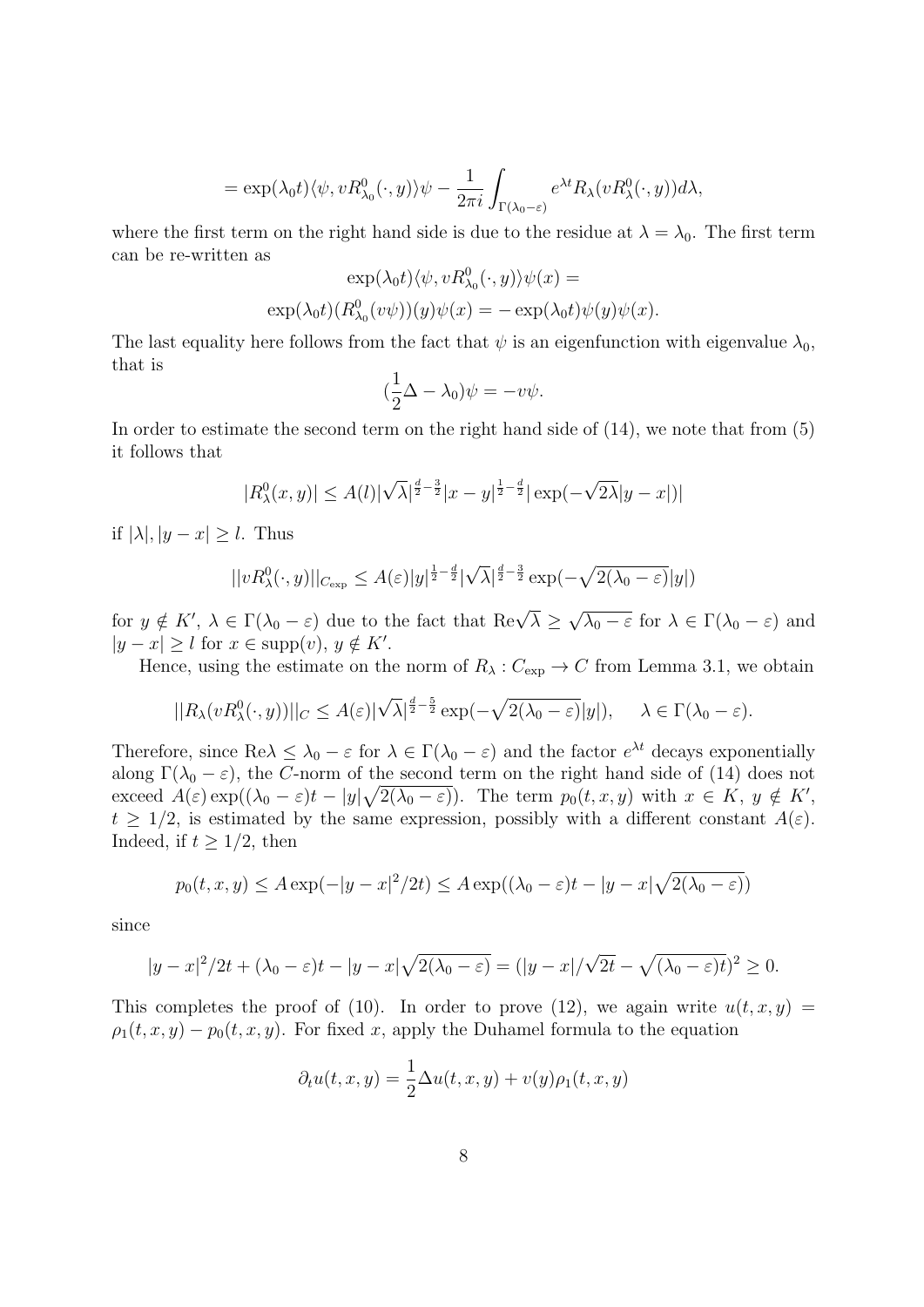with the initial data  $u(0, x, \cdot) \equiv 0$ . Now (12) follows since the *L*<sup>1</sup>-norm of  $v(y)\rho_1(t, x, y)$ is bounded by  $A \exp(\lambda_0 t)$  uniformly in *x*, as follows from (10).  $\Box$ 

We'll need additional notations in order to describe the asymptotics of  $\rho_n$  with  $n > 1$ . Let  $\alpha_{\varepsilon}^1(t, y) = \psi(y)$  and  $\alpha_{\varepsilon}^2(t, y) = \exp(-\varepsilon t - |y|\sqrt{2(\lambda_0 - \varepsilon)})$ . Consider all possible sequences  $\sigma = (\sigma_1, ..., \sigma_n)$  with  $\sigma_i \in \{1, 2\}$ . By  $\Pi_{\varepsilon}^n(t, y_1, ..., y_n)$  we denote the quantity

$$
\Pi_{\varepsilon}^{n}(t, y_{1}, ..., y_{n}) = \sup_{\sigma \neq (1, ..., 1)} \alpha_{\varepsilon}^{\sigma_{1}}(t, y_{1}) \cdot ... \cdot \alpha_{\varepsilon}^{\sigma_{n}}(t, y_{n}).
$$

Let  $P_t: C_{\text{exp}} \to C$  be the operator that maps the initial function g to the solution  $\rho(t, \cdot)$  of equation (7). Let  $P_t^0 g(x) = \exp(\lambda_0 t) \langle \psi, g \rangle \psi(x)$  and  $P_t^1 = P_t - P_t^0$ . Lemma 3.2 states that

$$
||P_t^1|| \le A(\varepsilon) \exp((\lambda_0 - \varepsilon)t).
$$

The particular form of  $P_t^0$  then implies that

$$
||P_t|| \le ||P_t^0|| + ||P_t^1|| \le A' \exp(\lambda_0 t). \tag{15}
$$

For  $g \in C_{\text{exp}}$  and  $n \geq 2$ , we denote

$$
I_n(g) := R_{n\lambda_0}g = \int_0^\infty \exp(-n\lambda_0 s) P_s g ds \in C.
$$

Note that

$$
\int_0^t \exp(n\lambda_0 s) P_{t-s} g ds = \exp(n\lambda_0 t) \int_0^t \exp(-n\lambda_0 s) P_s g ds
$$
  
=  $\exp(n\lambda_0 t) (I_n(g) + O(\exp(-(n-1)\lambda_0 t)))$  as  $t \to \infty$ . (16)

The functions  $f_1, f_2, \dots$  are defined inductively:  $f_1 = \psi$  and

$$
f_n = \sum_{k=1}^{n-1} \frac{n!}{k!(n-k)!} I_n(vf_kf_{n-k}), \quad n \ge 2.
$$

**Lemma 3.4.** *Let*  $K \subset \mathbb{R}^d$  *be a compact set. For each*  $\varepsilon \in (0, r)$ *, the function*  $\rho_n$  *satisfies* 

$$
\rho_n(t, x, y_1, ..., y_n) = \exp(n\lambda_0 t) f_n(x) \psi(y_1) \cdot ... \cdot \psi(y_n) + q_n(t, x, y_1, ..., y_n), \quad (17)
$$

*where*

$$
\sup_{x \in K} |q_n(t, x, y_1, \dots, y_n)| \le A_n(\varepsilon) \exp(n\lambda_0 t) \Pi_{\varepsilon}^n(t, y_1, \dots, y_n)
$$
\n(18)

*for*  $t > 1/2$ *.*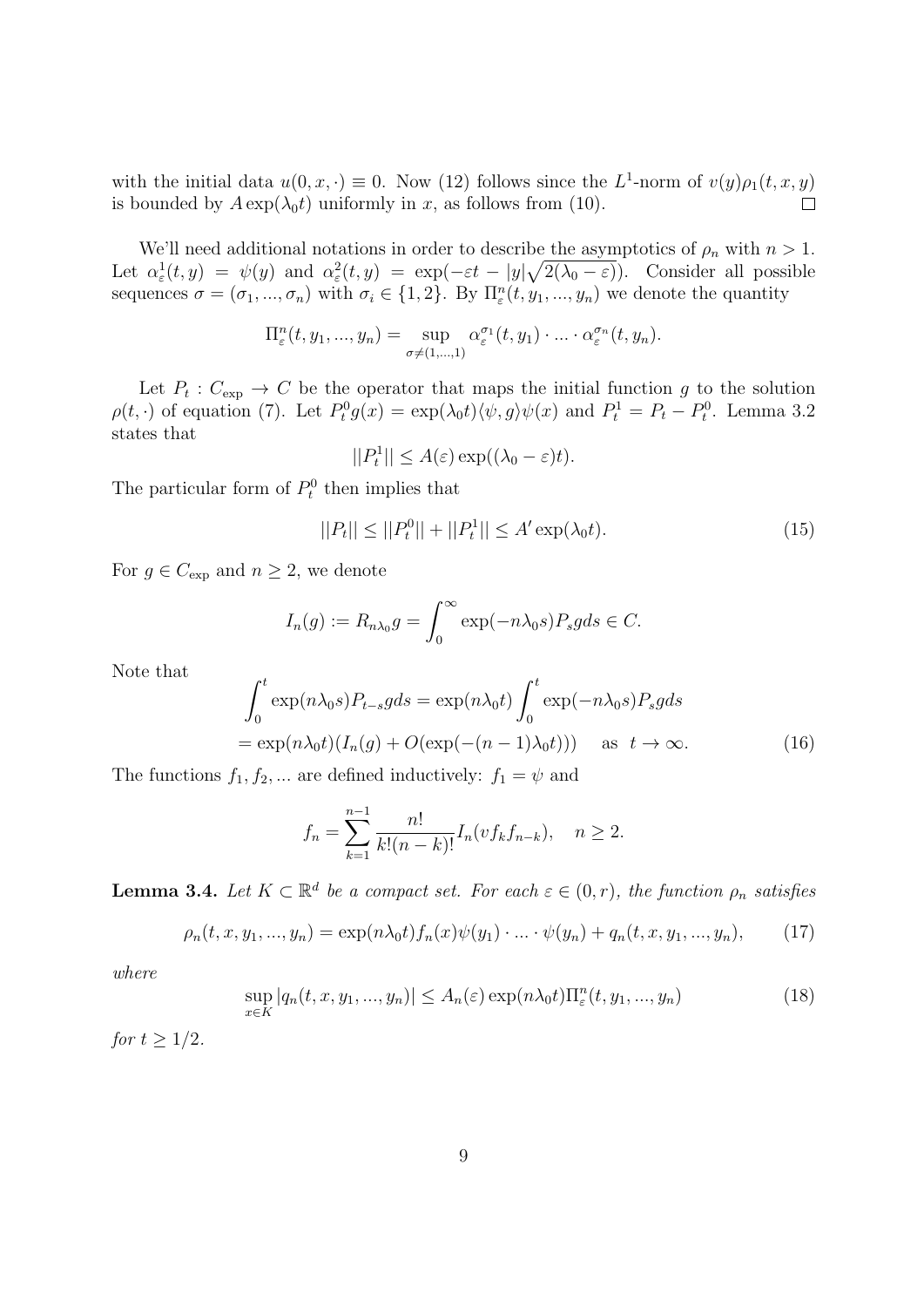*Proof.* For  $n = 1$ , the relation (17) coincides with the statement of Lemma 3.3. Let us assume that (17) holds for all natural numbers up to and including  $n-1$ . A generic subsequence  $U \subset Y = (y_1, ..., y_n)$  will be written as  $U = (z_1, ..., z_{|U|})$  and its complement as  $Y \setminus U = (\overline{z}_1, ..., \overline{z}_{n-|U|})$ . By the Duhamel principle applied to the equation for  $\rho_n$ , we obtain

$$
\rho_n(t, \cdot, y_1, ..., y_n) = \int_0^t P_{t-s}(v \sum_{U \subset Y, U \neq \emptyset} \rho_{|U|}(s, \cdot, z_1, ..., z_{|U|}) \rho_{n-|U|}(s, \cdot, \overline{z}_1, ..., \overline{z}_{n-|U|})) ds
$$
  
\n
$$
= \int_0^t P_{t-s}(v \sum_{U \subset Y, U \neq \emptyset} \exp(|U|\lambda_0 s) f_{|U|}(\cdot) \psi(z_1) \cdot ... \cdot \psi(z_{|U|})
$$
  
\n
$$
\times \exp((n - |U|)\lambda_0 s) f_{n-|U|}(\cdot) \psi(\overline{z}_1) \cdot ... \cdot \psi(\overline{z}_{n-|U|})) ds
$$
  
\n
$$
+ 2 \int_0^t P_{t-s}(v \sum_{U \subset Y, U \neq \emptyset} \exp(|U|\lambda_0 s) f_{|U|}(\cdot) \psi(z_1) \cdot ... \cdot \psi(z_{|U|}) q_{n-|U|}(s, \cdot, \overline{z}_1, ..., \overline{z}_{n-|U|})) ds
$$
  
\n
$$
+ \int_0^t P_{t-s}(v \sum_{U \subset Y, U \neq \emptyset} q_{|U|}(s, \cdot, z_1, ..., z_{|U|}) q_{n-|U|}(s, \cdot, \overline{z}_1, ..., \overline{z}_{n-|U|})) ds.
$$
  
\n(19)

The second and third integrals on the right hand side of (19) contribute only to the remainder term. Indeed, consider the contribution to the second integral from the term with a given *U*:

$$
\int_0^t P_{t-s}(v \exp(|U|\lambda_0 s) f_{|U|}(\cdot) \psi(z_1) \cdot \ldots \cdot \psi(z_{|U|}) q_{n-|U|}(s, \cdot, \overline{z}_1, \ldots, \overline{z}_{n-|U|})) ds
$$
  
\n
$$
\leq A \psi(z_1) \ldots \psi(z_{|U|}) \int_0^t P_{t-s}(v \exp(|U|\lambda_0 s) f_{|U|}(\cdot)
$$
  
\n
$$
\times \exp((n-|U|)\lambda_0 s) \Pi_{\varepsilon}^{n-|U|}(s, \overline{z}_1, \ldots, \overline{z}_{n-|U|})) ds
$$
  
\n
$$
\leq A \psi(z_1) \cdot \ldots \cdot \psi(z_{|U|}) \int_0^t \exp(\lambda_0(t-s)) \exp(n\lambda_0 s) \Pi_{\varepsilon}^{n-|U|}(s, \overline{z}_1, \ldots, \overline{z}_{n-|U|})) ds
$$
  
\n
$$
\leq A \exp(n\lambda_0 t) \psi(z_1) \ldots \psi(z_{|U|}) \Pi_{\varepsilon}^{n-|U|}(t, \overline{z}_1, \ldots, \overline{z}_{n-|U|}) \leq A \exp(n\lambda_0 t) \Pi_{\varepsilon}^n(t, y_1, \ldots, y_n),
$$

where the first inequality follows from the inductive assumption and the second one from (15). The third integral on the right hand side of (19) is estimated similarly. It remains to consider the first integral. It is equal to

$$
\psi(y_1) \cdot \ldots \cdot \psi(y_n) \int_0^t \exp(n\lambda_0 s) P_{t-s}(v \sum_{U \subset Y, U \neq \emptyset} f_{|U|} f_{n-|U|}) ds
$$
  
=  $\psi(y_1) \cdot \ldots \cdot \psi(y_n) \exp(n\lambda_0 t) (f_n(\cdot) + O(\exp(-(n-1)\lambda_0 t)))$ ,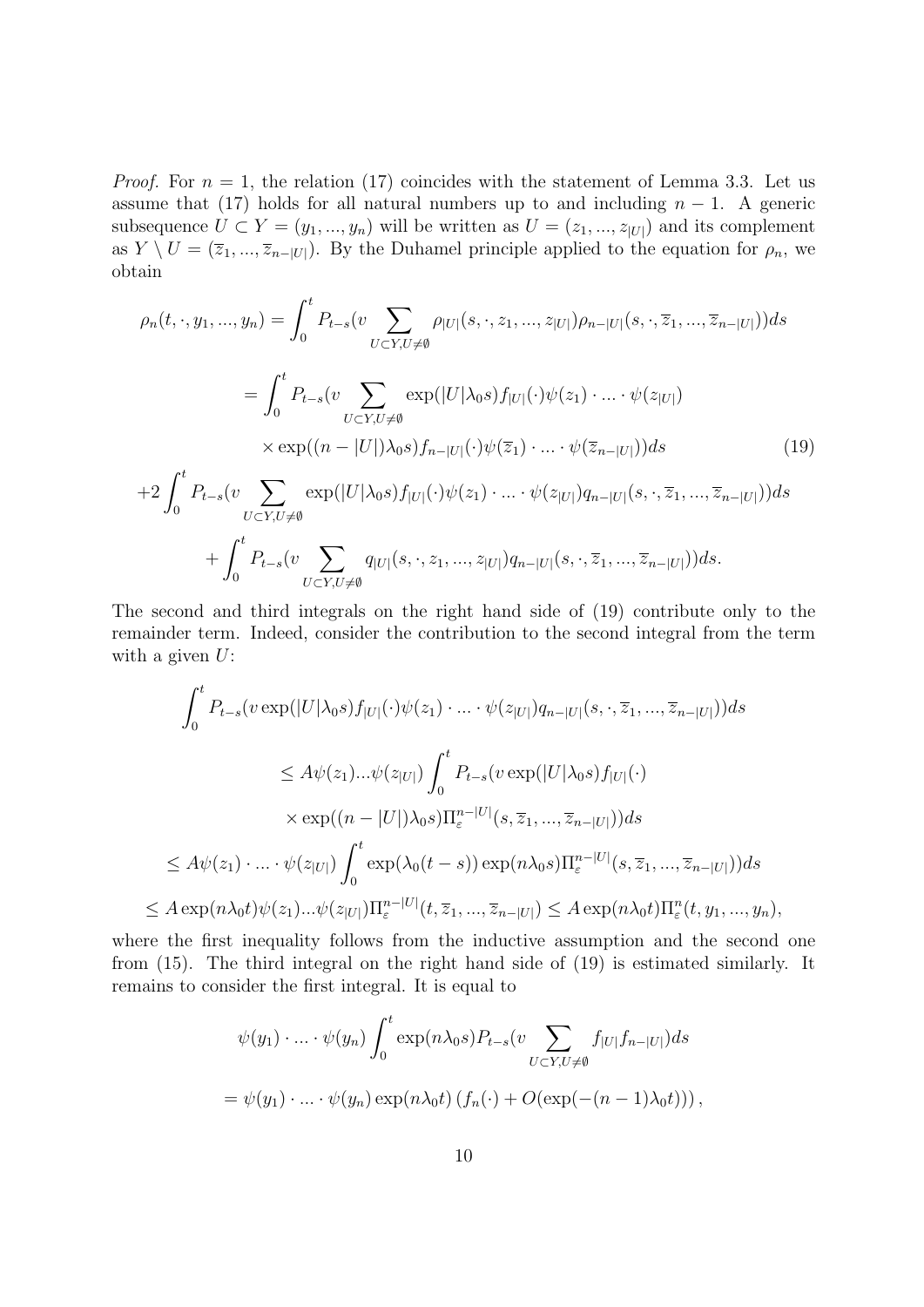where the last equality follows from  $(16)$ . Thus we obtain the main term from the right hand side of (17) plus the correction

$$
\psi(y_1)\cdot\ldots\cdot\psi(y_n)\exp(n\lambda_0 t)O(\exp(-(n-1)\lambda_0 t))
$$

for which the estimate (18) holds since  $\psi(y_1) \exp(-\lambda_0 t) \leq \alpha_{\varepsilon}^2(t, y_1)$  due to (6).  $\Box$ 

### **4 Growth of the total number of particles**

We denote the probability space on which the branching process is defined by  $(\Omega, \mathcal{F}, P)$ . Let  $\mathcal{F}_t$ ,  $t \geq 0$ , be the filtration generated by the process. We'll write  $L^2$  for  $L^2(\Omega, \mathcal{F}, P)$ . Let  $N_t^x$  be the number of particles in  $\mathbb{R}^d$  at time *t*, assuming that at  $t = 0$  there was a single particle located at *x*.

In this section we prove the basic result on the convergence of  $N_t^x/e^{\lambda_0 t}$  in  $L^2$ . The almost sure convergence and the asymptotics of the number of particles in a (possibly time-dependent) region of space will be considered in the following sections.

**Theorem 4.1.** *There is a random variable*  $\xi^x$  *such that* 

$$
\frac{N_t^x}{e^{\lambda_0 t}} \to \xi^x \quad as \quad t \to \infty,\tag{20}
$$

where the convergence takes place in  $L^2$ .

*Proof.* Observe that for  $0 < s \leq t$ ,

$$
E(N_s^x N_t^x) = \int_{\mathbb{R}^d} \int_{\mathbb{R}^d} \rho_2(s, x, y_1, z) \rho_1(t - s, z, y_2) dz dy_1 dy_2 + \int_{\mathbb{R}^d} \rho_1(t, x, y_2) dy_2.
$$
 (21)

Indeed, fix  $y_1, y_2 \in \mathbb{R}^d$ . Then the probability that there is a particle in an infinitesimal neighborhood of *y*<sup>1</sup> at time *s*, while a different particle present at time *s* gives rise to a particle in an infinitesimal neighborhood of  $y_2$  at time  $t$  is equal to

$$
\left(\int_{\mathbb{R}^d} \rho_2(s,x,y_1,z)\rho_1(t-s,z,y_2)dz\right)dy_1dy_2.
$$

The probability that a particle in an infinitesimal neighborhood of  $y_1$  at time  $s$  gives rise to a particle in an infinitesimal neighborhood of  $y_2$  at time  $t$  is equal to

$$
\rho_1(s, x, y_1)\rho_1(t-s, y_1, y_2)dy_1dy_2.
$$

After adding the contributions from the two events and integrating in  $y_1$  and  $y_2$ , we obtain (21).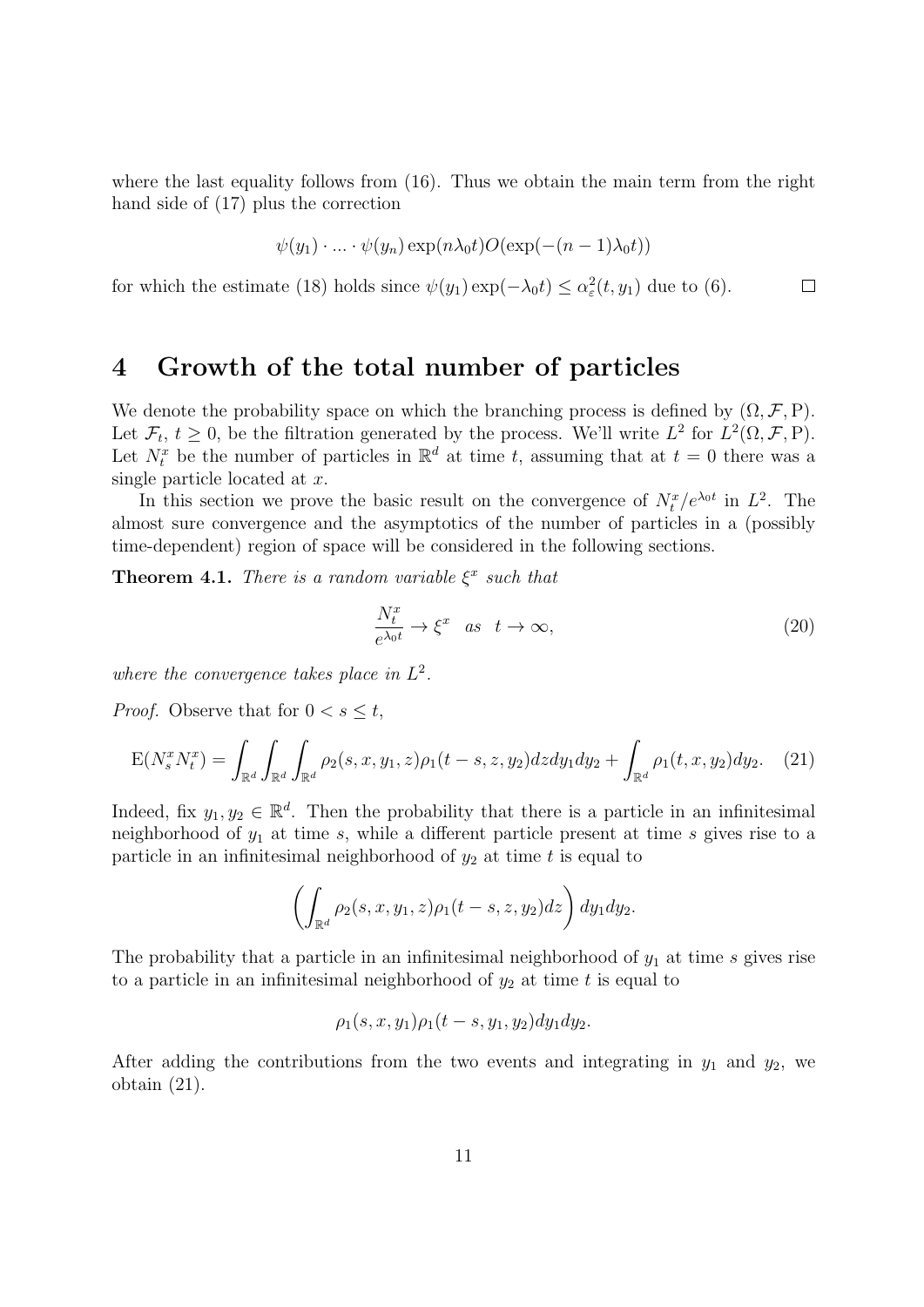Combining (21) with (17) and using that  $f_1 = \psi$ , we see that

$$
E(N_s^x N_t^x) = \int_{\mathbb{R}^d} \int_{\mathbb{R}^d} \int_{\mathbb{R}^d} [e^{2\lambda_0 s} f_2(x) \psi(y_1) \psi(z) e^{\lambda_0 (t-s)} \psi(z) \psi(y_2) +
$$
  

$$
e^{2\lambda_0 s} f_2(x) \psi(y_1) \psi(z) q_1(t-s, z, y_2) + q_2(s, x, y_1, z) \rho_1(t-s, z, y_2) ] dz dy_1 dy_2 +
$$
  

$$
\int_{\mathbb{R}^d} \rho_1(t, x, y_2) dy_2 =: I_{s,t}^1(x) + I_{s,t}^2(x) + I_{s,t}^3(x) + I_{s,t}^4(x).
$$

Note that

$$
I_{s,t}^1 = e^{\lambda_0(s+t)} f_2(x) (\int_{\mathbb{R}^d} \psi)^2
$$

since  $\int_{\mathbb{R}^d} \psi^2(z) dz = 1$ . Also observe that  $I_{s,t}^2(x) = 0$  since  $\int_{\mathbb{R}^d} \psi(z) q_1(t-s, z, y_2) dz = 0$  by (11). Finally,

$$
\sup_{x \in K} |I_{s,t}^3(x) + I_{s,t}^4(x)| \le A e^{\lambda_0(t+s) - \varepsilon s}
$$

by Lemma 3.4 and (12). Therefore,

$$
\sup_{x \in K} |E(N_s^x N_t^x) - e^{\lambda_0(s+t)} f_2(x) (\int_{\mathbb{R}^d} \psi)^2| \leq A e^{\lambda_0(t+s) - \varepsilon s}.
$$

Thus we have

$$
\mathcal{E}\left(\frac{N_s^x}{e^{\lambda_0 s}} - \frac{N_t^x}{e^{\lambda_0 t}}\right)^2 = \frac{\mathcal{E}(N_s^x)^2}{e^{2\lambda_0 s}} + \frac{\mathcal{E}(N_t^x)^2}{e^{2\lambda_0 t}} - 2\frac{\mathcal{E}(N_s^x N_t^x)}{e^{\lambda_0 (s+t)}} \le A e^{-\varepsilon s}
$$

for  $x \in K$ . This shows that  $N_t^x/e^{\lambda_0 t}$  is a Cauchy family of random variables as  $t \to \infty$ , and we have convergence in  $L^2$ .  $\Box$ 

**Remark.** It is possible to show (see [13]) that all the moments of the variables  $N_t^x/e^{\lambda_0 t}$ converge to those of  $\xi^x$ . The moments of the limiting distribution are

$$
E(\xi^x)^n = \left(\int_{\mathbb{R}^d} \psi(y) dy\right)^n f_n(x).
$$

They were shown to determine the distribution of  $\xi^x$  uniquely.

**Remark.** In dimensions  $d \geq 3$  the limiting random variable  $\xi^x$  is equal to zero with positive probability. Indeed, since the diffusion is transient, there is a positive probability that the original particle wanders off to infinity without branching. Let  $B<sup>x</sup>$  be the event that the number of particles stays bounded (and therefore tends to a finite limit as  $t \to \infty$ ) and  $E^x = \{\xi^x > 0\}$  be the event that the number of particles grows exponentially. It is possible to show (see [13], for example) that  $P(B^x \cup E^x) = 1$  for each *x*.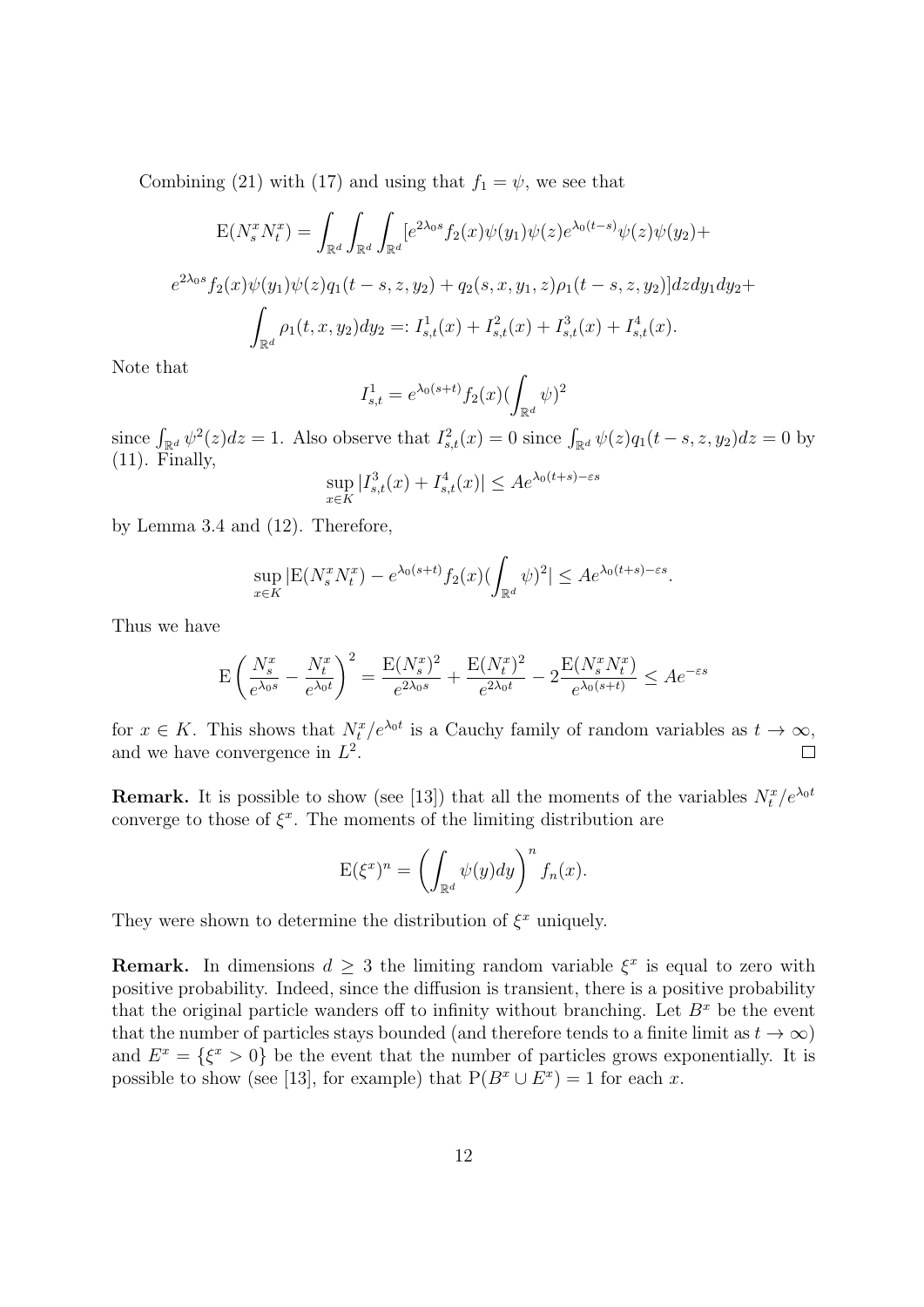## **5 Growth of the number of particles in a domain**

Let  $n_t^x(U)$  denote the number of particles in a domain  $U \subseteq \mathbb{R}^d$ , assuming that at  $t = 0$ there was a single particle located at *x*. Let

$$
\alpha(U) = \frac{\int_U \psi(y) dy}{\int_{\mathbb{R}^d} \psi(y) dy}.
$$

The asymptotics of the number of particles in *U* is given by the following theorem.

**Theorem 5.1.** *For each measurable*  $U \subseteq \mathbb{R}^d$ *, we have* 

$$
\frac{n_t^x(U)}{e^{\lambda_0 t}} \to \alpha(U)\xi^x \quad as \quad t \to \infty,
$$
\n(22)

where the convergence takes place in  $L^2$ .

*Proof.* By Theorem 4.1 it is sufficient to prove that

$$
\frac{n_t^x(U) - \alpha(U)N_t^x}{e^{\lambda_0 t}} \to 0 \text{ as } t \to \infty.
$$

Observe that

$$
E(N_t^x)^2 = \int_{\mathbb{R}^d} \int_{\mathbb{R}^d} \rho_2(t, x, y_1, y_2) dy_1 dy_2 + \int_{\mathbb{R}^d} \rho_1(t, x, y_1) dy_1,
$$
 (23)

$$
E(n_t^x(U)N_t^x) = \int_{\mathbb{R}^d} \int_U \rho_2(t, x, y_1, y_2) dy_1 dy_2 + \int_U \rho_1(t, x, y_1) dy_1,
$$
\n(24)

$$
E(n_t^x(U))^2 = \int_U \int_U \rho_2(t, x, y_1, y_2) dy_1 dy_2 + \int_U \rho_1(t, x, y_1) dy_1.
$$
 (25)

Upon expanding  $(n_t^x(U) - \alpha(U)N_t^x)^2 = (n_t^x(U))^2 - 2\alpha(U)n_t^x(U)N_t^x + (\alpha(U)N_t^x)^2$ , using Lemma 3.4 for the asymptotics of  $\rho_1$  and  $\rho_2$  and collecting all the lower order terms in the remainder  $R(t, x)$ , we obtain

$$
E\left(\frac{n_t^x(U) - \alpha(U)N_t^x}{e^{\lambda_0 t}}\right)^2 =
$$
  

$$
f_2(x)\left(\int_U \int_U \psi(y_1)\psi(y_2)dy_1dy_2 - 2\alpha(U)\int_{\mathbb{R}^d} \int_U \psi(y_1)\psi(y_2)dy_1dy_2 +
$$
  

$$
(\alpha(U))^2 \int_{\mathbb{R}^d} \int_{\mathbb{R}^d} \psi(y_1)\psi(y_2)dy_1dy_2 + R(t, x) =
$$
  

$$
f_2(x)\left(\int_U \psi - \alpha(U)\int_{\mathbb{R}^d} \psi\right)^2 + R(t, x) = R(t, x),
$$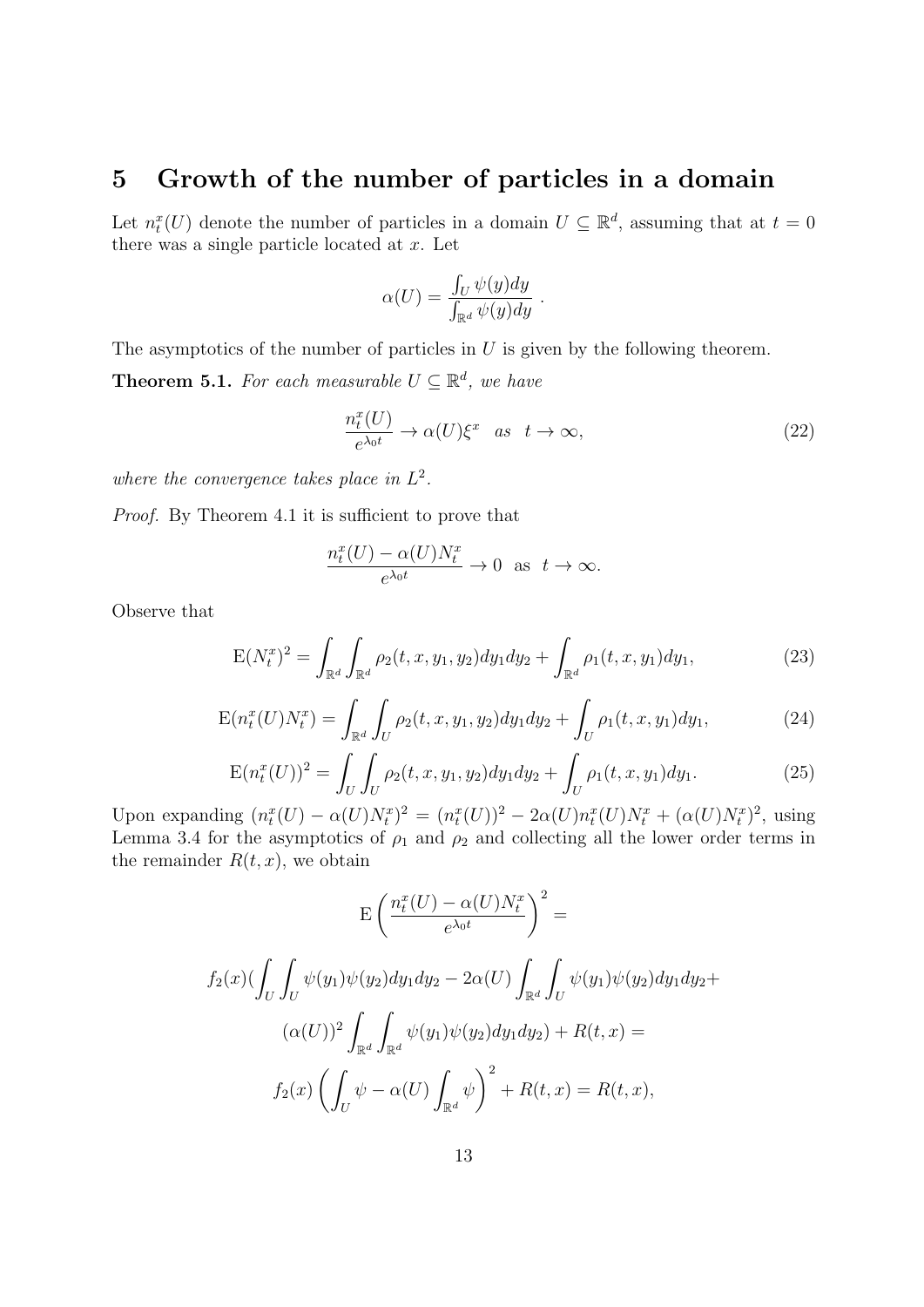where  $\sup_{x \in K} R(t, x) \leq Ae^{-\varepsilon t}$ . This shows that  $\left(n_t^x(U) - \alpha(U)N_t^x\right)/e^{\lambda_0 t}$  is a Cauchy family, thus completing the proof.  $\Box$ 

Now let us examine the number of particles in the vicinity of a point that is at a linear in *t* distance from the origin. Let  $b = \sqrt{\lambda_0/2}$  (*b* will be seen to be the rate of growth of the region where the particles can be found with probability that tends to one). Let **v** ∈  $\mathbb{R}^d$  be a vector with 0 <  $|\mathbf{v}|$  < *b* and  $U_t$ **v** = *U* + *t***v** the domain obtained from *U* by translation by the vector *t***v**. Let

$$
g(t) = g(U, t, \mathbf{v}) = \frac{e^{\lambda_0 t} \int_{U_{t\mathbf{v}}} \psi(y) dy}{\int_{\mathbb{R}^d} \psi(y) dy}.
$$

Note that the asymptotics of  $g(t)$  can be obtained from (6). In particular,

$$
A_1 t^{\frac{1-d}{2}} e^{(\lambda_0 - \sqrt{2\lambda_0}|\mathbf{v}|)t} \le g(t) \le A_2 t^{\frac{1-d}{2}} e^{(\lambda_0 - \sqrt{2\lambda_0}|\mathbf{v}|)t}
$$
(26)

if *U* is bounded.

**Theorem 5.2.** Let U be a bounded domain. For each  $\mathbf{v} \in \mathbb{R}^d$  such that  $|\mathbf{v}| < b$ , we have

$$
\frac{n_t^x(U_{t\mathbf{v}})}{g(t)} \to \xi^x \quad as \quad t \to \infty,\tag{27}
$$

where the convergence takes place in  $L^2$ .

*Proof.* From  $(23)-(25)$  we obtain

$$
\mathcal{E}\left(\frac{n_t^x(U_{t\mathbf{v}})}{g(t)} - \frac{N_t^x}{e^{\lambda_0 t}}\right)^2 = f_2(x)\left(\frac{e^{\lambda_0 t}}{g(t)}\int_{U_{t\mathbf{v}}} \psi - \int_{\mathbb{R}^d} \psi\right)^2 + R(t, x),\tag{28}
$$

where

$$
R(t,x) = \left(\frac{1}{g^2(t)} \int_{U_{\text{tv}}} \int_{U_{\text{tv}}} q_2(t,x,y_1,y_2) dy_1 dy_2 - \frac{2}{g(t)e^{\lambda_0 t}} \int_{U_{\text{tv}}} \int_{\mathbb{R}^d} q_2(t,x,y_1,y_2) dy_1 dy_2 + \frac{1}{e^{2\lambda_0 t}} \int_{\mathbb{R}^d} \int_{\mathbb{R}^d} q_2(t,x,y_1,y_2) dy_1 dy_2 + \frac{1}{g^2(t)} \int_{U_{\text{tv}}} \rho_1(t,x,y_1) dy_1 - \frac{2}{g(t)e^{\lambda_0 t}} \int_{U_{\text{tv}}} \rho_1(t,x,y_1) dy_1 + \frac{1}{e^{2\lambda_0 t}} \int_{\mathbb{R}^d} \rho_1(t,x,y_1) dy_1.
$$

The first term on the right hand side of (28) is equal to zero as follows from the definition of  $g(t)$ . Applying Lemma 3.4 to estimate the integrand in each of the terms in  $R(t, x)$ , it is easy to see that  $R(t, x)$  tends to zero exponentially fast as  $t \to \infty$ . Indeed, let us consider the first term. By (26) and (18), with an arbitrary  $\varepsilon \in (0, r)$ , we have the estimate

$$
|\frac{1}{g^{2}(t)}\int_{U_{t\mathbf{v}}}\int_{U_{t\mathbf{v}}}q_{2}(t,x,y_{1},y_{2})dy_{1}dy_{2}|\leq
$$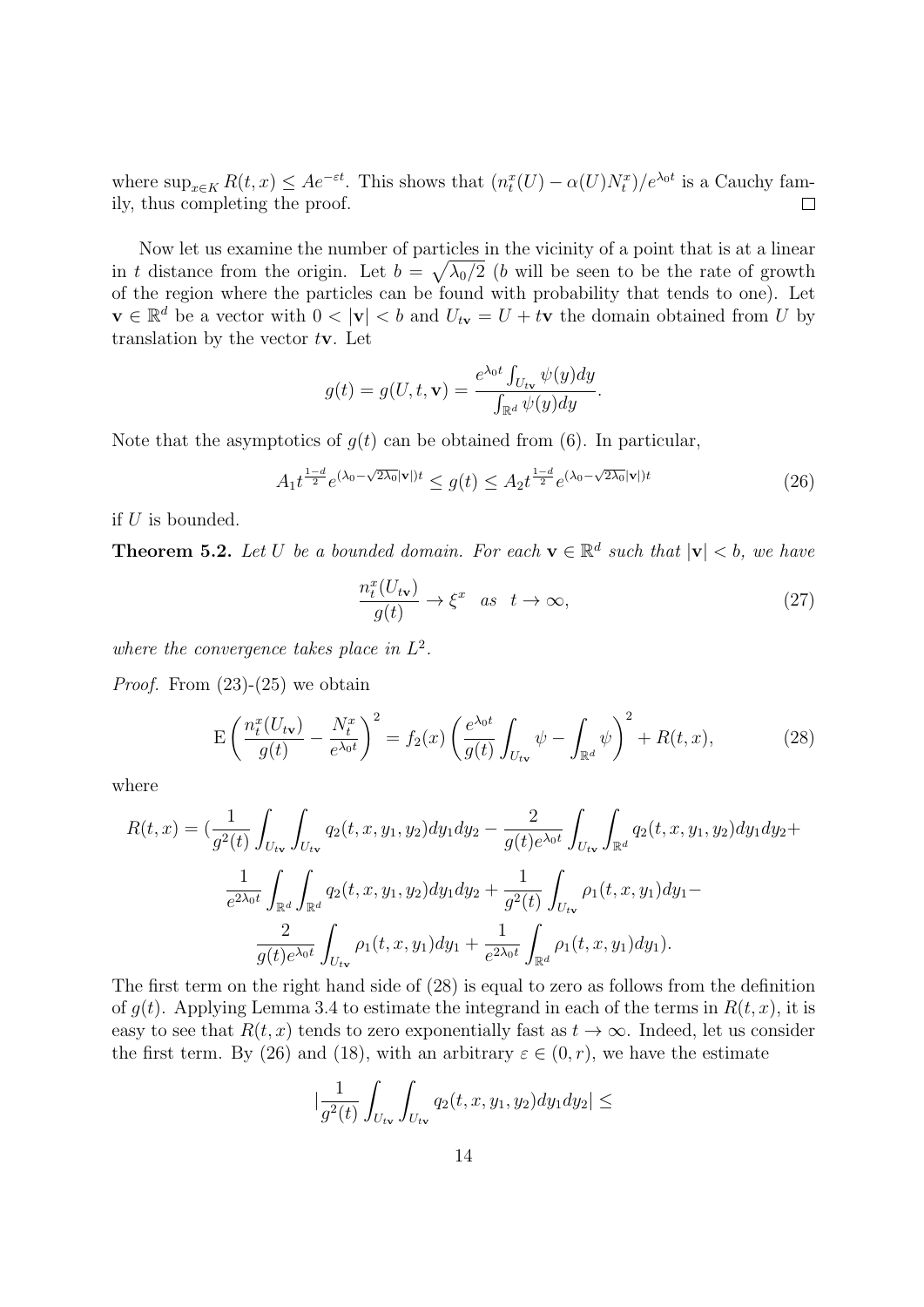$$
A(\varepsilon) \frac{e^{2\lambda_0 t - \varepsilon t - t|\mathbf{v}|\sqrt{2(\lambda_0 - \varepsilon)}} (e^{-\varepsilon t - t|\mathbf{v}|\sqrt{2(\lambda_0 - \varepsilon)}} + t^{\frac{1-d}{2}} e^{-t|\mathbf{v}|\sqrt{2\lambda_0}})}{t^{1-d} e^{2(\lambda_0 - \sqrt{2\lambda_0}|\mathbf{v}|)t}} \leq (29)
$$
  

$$
A(\varepsilon) (t^{d-1} e^{2t(|\mathbf{v}|\sqrt{2\lambda_0} - \varepsilon - |\mathbf{v}|\sqrt{2(\lambda_0 - \varepsilon)}}) + t^{\frac{d-1}{2}} e^{t(|\mathbf{v}|\sqrt{2\lambda_0} - \varepsilon - |\mathbf{v}|\sqrt{2(\lambda_0 - \varepsilon)}}).
$$

 $2\lambda_0 - \varepsilon - |\mathbf{v}| \sqrt{2(\lambda_0 - \varepsilon)} < 0$  since  $|\mathbf{v}| \in (0, \sqrt{\lambda_0/2})$ . Therefore, the right Note that *|***v***|* hand side of (29) tends to zero exponentially fast as  $t \to \infty$ . The other terms in the expression for  $R(t, x)$  can be dealt with in the same fashion.  $\Box$ 

**Remark.** With the help of Lemma 3.4 it is possible to show that we have the convergence of all the moments in (22) and (27).

#### **6 The almost sure convergence**

**Theorem 6.1.** *The convergence in (20) takes place almost surely. If U is a domain with a smooth boundary, then the convergence in (22) and (27) takes place almost surely.*

*Proof.* We will only prove the almost sure convergence in (27) since the other statements can be proved similarly. Fix an arbitrary  $\delta > 0$  and  $K > 0$ . By the Borel-Cantelli lemma, it is sufficient to demonstrate that there is an increasing sequence  $t_n \to \infty$  such that

$$
\sum_{n=1}^{\infty} \mathbf{P}\left(\sup_{t \in [t_n, t_{n+1}]} \left|\frac{n_t^x(U_{t\mathbf{v}})}{g(t)} - \xi^x\right| > \delta, \ \xi^x < K) < \infty.
$$

From the proof of Theorem 5.2 it follows that  $n_t^x(U_{t\mathbf{v}})/g(t)$  converges to  $\xi^x$  in  $L^2$  exponentially fast. Let  $\gamma > 0$  be such that

$$
E\left(\frac{n_t^x(U_{t\mathbf{v}})}{g(t)} - \xi^x\right)^2 \le Ae^{-\gamma t}
$$
\n(30)

for some constant *A*. We take  $t_n = 2 \ln n / \gamma$ ,  $n \ge 1$ . By the Chebyshev inequality,

$$
P(|\frac{n_{t_n}^x(U_{t_n}\mathbf{v})}{g(t_n)} - \xi^x| > \frac{\delta}{5}) \le \frac{25Ae^{-\gamma t_n}}{\delta^2} = \frac{25A}{\delta^2 n^2},
$$

and therefore

$$
\sum_{n=1}^{\infty} \mathcal{P}(|\frac{n_{t_n}^x(U_{t_n}\mathbf{v})}{g(t_n)} - \xi^x| > \frac{\delta}{5}) < \infty.
$$
 (31)

It remains to show that

$$
\sum_{n=1}^{\infty} \mathbf{P}(\sup_{t \in [t_n, t_{n+1}]} |\frac{n_t^x(U_{t\mathbf{v}})}{g(t)} - \frac{n_{t_n}^x(U_{t_n\mathbf{v}})}{g(t_n)}| > \frac{4\delta}{5}, \ \xi^x < K) < \infty,
$$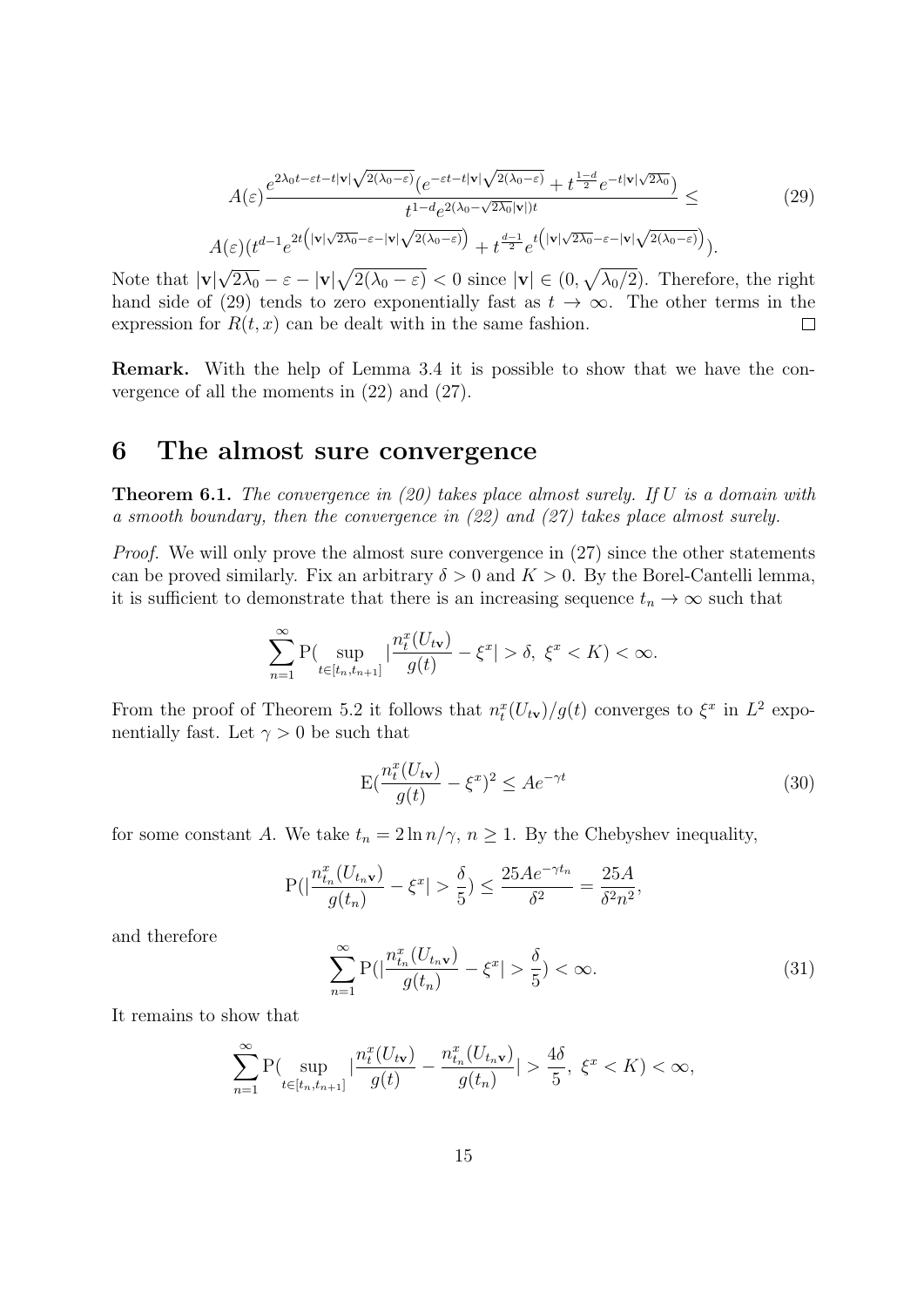which is equivalent to the following two inequalities holding at the same time

$$
\sum_{n=1}^{\infty} \mathcal{P}(\sup_{t \in [t_n, t_{n+1}]} \frac{n_t^x(U_{t\mathbf{v}})}{g(t)} - \frac{n_{t_n}^x(U_{t_n\mathbf{v}})}{g(t_n)} > \frac{4\delta}{5}, \ \xi^x < K) < \infty,\tag{32}
$$

$$
\sum_{n=1}^{\infty} \mathcal{P}(\sup_{t \in [t_n, t_{n+1}]} (-\frac{n_t^x(U_{t\mathbf{v}})}{g(t)} + \frac{n_{t_n}^x(U_{t_n\mathbf{v}})}{g(t_n)}) > \frac{4\delta}{5}, \ \xi^x < K) < \infty. \tag{33}
$$

We will only prove (32) since (33) can be proved similarly. Let us show that the term  $n_{t_n}^x(U_{t_n}\mathbf{v})/g(t_n)$  in (32) can be replaced by a more convenient expression. For  $r > 0$ , let  $U^r = \{x \in \mathbb{R}^d : \text{dist}(x, U) < r\}$  be the *r*-neighborhood of *U*. Let  $g^r(t) = g(U^r, t, \mathbf{v})$ . Since *U* is a smooth domain, from the definition of *g* it follows that *r* can be chosen to be sufficiently small so that

$$
\sup_{t \in [t_n, t_{n+1}]} |\frac{g^r(t_n) - g(t)}{g(t)}| < \frac{\delta}{5} / (K + \frac{\delta}{5}) \tag{34}
$$

for all sufficiently large *n*. Moreover, since  $r > 0$  and  $t_{n+1} - t_n \to \infty$ , we have

$$
\bigcup_{t \in [t_n, t_{n+1}]} U_{t\mathbf{v}} \subset U_{t_n \mathbf{v}}^{\frac{r}{2}} \tag{35}
$$

for all sufficiently large *n*. As in (31), we have

$$
\sum_{n=1}^{\infty} \mathcal{P}(|\frac{n_{t_n}^x(U_{t_n\mathbf{v}}^r)}{g^r(t_n)} - \xi^x| > \frac{\delta}{5}) < \infty.
$$
 (36)

Now,

$$
\sum_{n=1}^{\infty} \mathbf{P}(\sup_{t \in [t_n, t_{n+1}]} |\frac{n_{t_n}^x(U_{t_n \mathbf{v}}^r)}{g(t)} - \frac{n_{t_n}^x(U_{t_n \mathbf{v}}^r)}{g(t_n)}| > \frac{3\delta}{5}, \ \xi^x < K) \le
$$
\n
$$
\sum_{n=1}^{\infty} \mathbf{P}(\sup_{t \in [t_n, t_{n+1}]} |\frac{n_{t_n}^x(U_{t_n \mathbf{v}}^r)}{g^r(t_n)} - \frac{n_{t_n}^x(U_{t_n \mathbf{v}}^r)}{g(t_n)}| > \frac{2\delta}{5}, \ \xi^x < K) +
$$
\n
$$
\sum_{n=1}^{\infty} \mathbf{P}(\sup_{t \in [t_n, t_{n+1}]} |\frac{n_{t_n}^x(U_{t_n \mathbf{v}}^r)}{g(t)} - \frac{n_{t_n}^x(U_{t_n \mathbf{v}}^r)}{g^r(t_n)}| > \frac{\delta}{5}, \ \xi^x < K).
$$

The first series on the right hand side is finite by (31) and (36). The second series is estimated from above by

$$
\sharp\{n: \sup_{t\in[t_n,t_{n+1}]}(K+\frac{\delta}{5})|\frac{g^r(t_n)-g(t)}{g(t)}|>\frac{\delta}{5}\}+\sum_{n=1}^{\infty}\mathrm{P}(|\frac{n_{t_n}^x(U_{t_n\mathbf{v}}^r)}{g^r(t_n)}-\xi^x|>\frac{\delta}{5}).
$$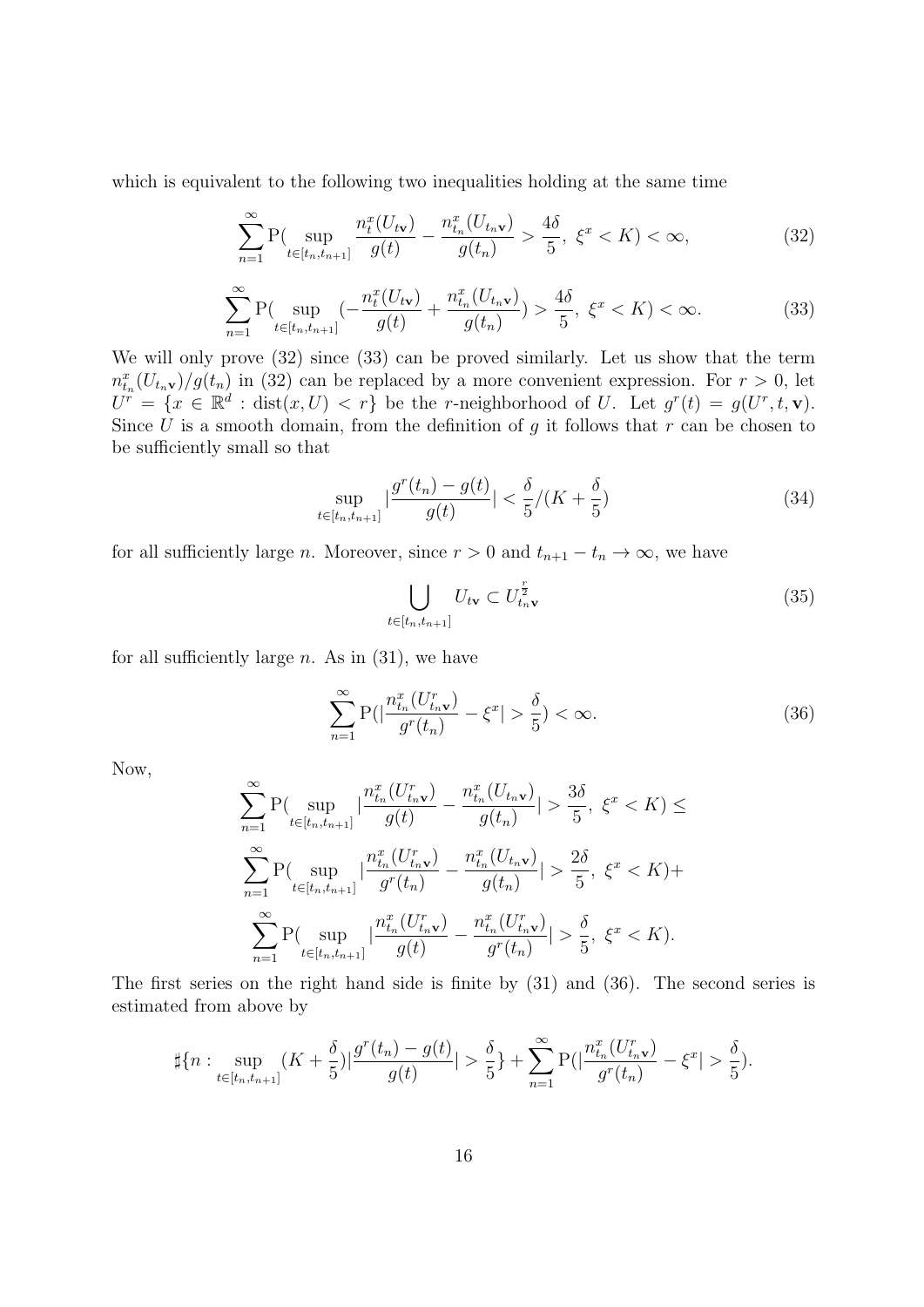The first term of this expression is finite as follows from (34), while the second one is finite by (36). Therefore, (32) will follow if we demonstrate that

$$
\sum_{n=1}^{\infty} \mathcal{P}(\sup_{t \in [t_n, t_{n+1}]} \frac{n_t^x(U_{t\mathbf{v}}) - n_{t_n}^x(U_{t_{n}\mathbf{v}}^r)}{g(t)} > \frac{\delta}{5}, \ \xi^x < K) < \infty. \tag{37}
$$

Similarly to (31), we have

$$
\sum_{n=1}^{\infty} \mathbf{P} \left( \left| \frac{N_{t_n}^x}{e^{\lambda_0 t_n}} - \xi^x \right| > c \right) < \infty
$$

for each constant  $c > 0$ . Combining this with (26) and (35), we see that (37) will follow if we show that for each  $\alpha, R > 0$  we have

$$
\sum_{n=1}^{\infty} \mathcal{P}(\sup_{t \in [t_n, t_{n+1}]} n_t^x (U_{t_n \mathbf{v}}^{\frac{r}{2}}) - n_{t_n}^x (U_{t_n \mathbf{v}}^r) > n^{\alpha}, \ N_{t_n}^x < Re^{\lambda_0 t_n}) < \infty.
$$
 (38)

Roughly speaking, we need to show that the number of particles that visit a smaller *r* region  $U_{t_n}^{\bar{2}}$  over a short interval of time  $[t_n, t_{n+1}]$  can't significantly exceed the number of particles that are in the larger region  $U_{t_n}^r$  at the time  $t_n$ . Let us fix *n* and study the *n*-th term in the series (38). After conditioning on  $\mathcal{F}_{t_n}$ , the questions becomes the following: Suppose we have  $m \leq Re^{\lambda_0 t_n}$  particles at time zero located at  $x_1, ..., x_m$ . Let  $y_1, ..., y_M$ be their descendants at time  $t = t_{n+1} - t_n$ . Each of these has a starting point in the set  ${x_1, ..., x_m}$ . We are interested in the probability that at least  $n^{\alpha}$  descendants of the original particles were at a distance *r/*2 from their respective starting points prior to the  $t = t_{n+1} - t_n$ .

The expected number of descendants of a single particle that cover distance *r/*2 (from the initial position of the particle) in time *t* decays faster than  $e^{-\beta/t}$  as  $t \to 0$  for some  $\beta > 0$ . Therefore, by the Chebyshev inequality, the *n*-th term in (38) is estimated from above by  $Re^{\lambda_0 t_n} e^{-\beta/(t_{n+1}-t_n)} n^{-\alpha}$ , which decays exponentially in *n*, as follows from the definition of  $t_n$ . Therefore the series  $(38)$  converges, which completes the proof.  $\Box$ 

### **7 Limiting shape of the region occupied by particles**

Let  $B(r)$  denote the ball of radius *r* centered at the origin. Recall that  $b = \sqrt{\lambda_0/2}$ .

**Theorem 7.1.** For each  $\delta > 0$ , there exists a random variable  $T = T(\delta)$  ( $T < \infty$  almost *surely) with the following properties:*

*(a)* There are no particles outside  $B((b + \delta)t)$  for  $t \geq T$ .

*(b)* On the event  $\xi^x > 0$  the union of the unit neighborhoods of the particles cover *B*( $(b - \delta)t$ ) *for all*  $t > T$ *.*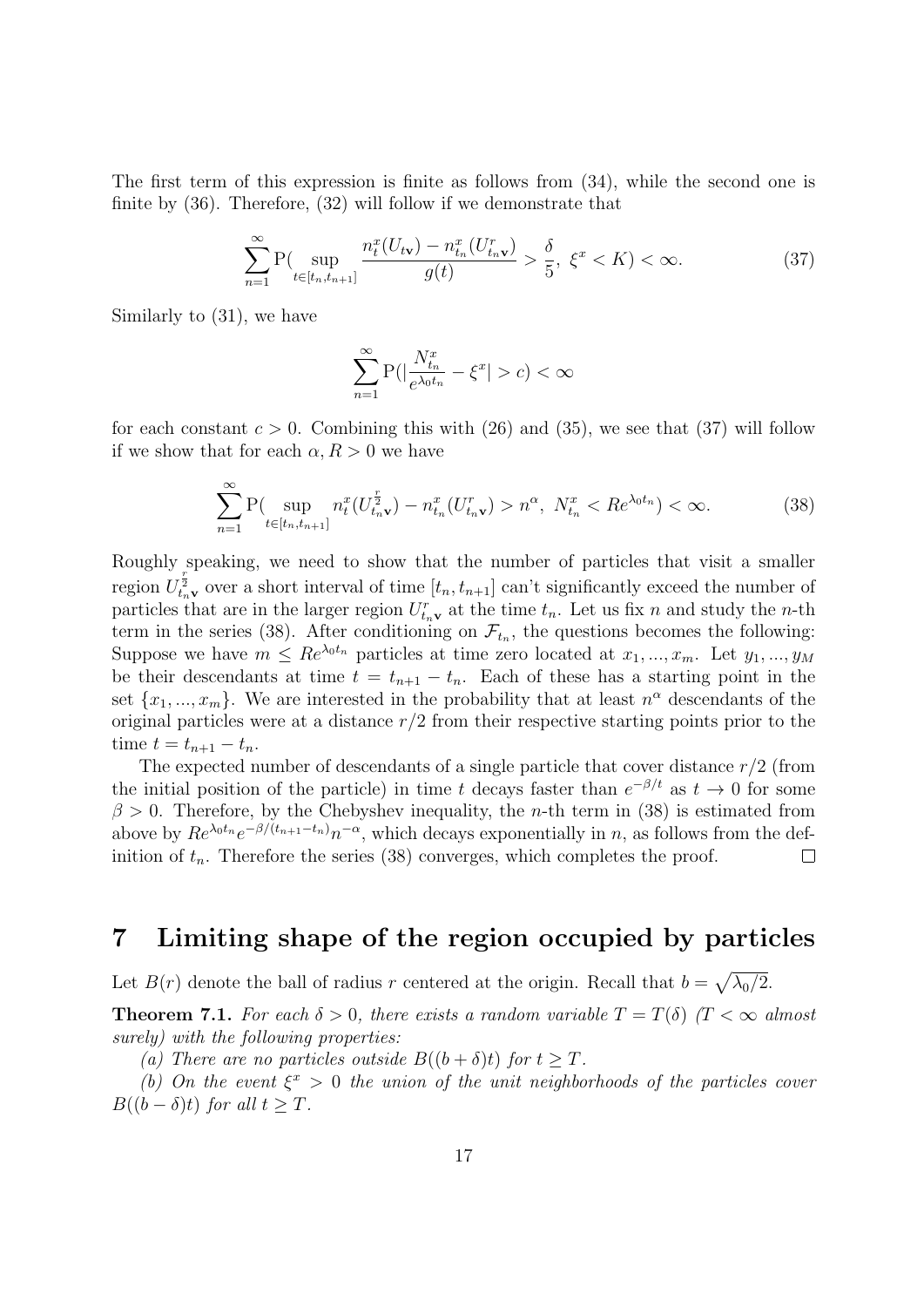*Sketch of the proof.* We'll only verify the statement for a sequence of times  $t_n = c \ln n$  for a certain *c*. Namely, we'll show that there is a random variable N and a constant  $c > 0$ such that:

(*a*<sup> $\prime$ </sup>) There are no particles outside of  $B((b + \delta)t_n)$  for  $n \geq N$ .

(*b'*) On the event  $\xi^x > 0$  the union of the unit neighborhoods of the particles cover *B*( $(b - \delta)t_n$ ) for  $n \geq N$ .

The transition from the sequence of times to the continuous time can be then accomplished similarly to the way it was done in the proof of Theorem 6.1.

By the Chebyshev inequality,

$$
P(n_{t_n}^x(B((b+\delta)t_n)) \ge 1) \le En_{t_n}^x(B((b+\delta)t_n)) = \int_{B((b+\delta)t_n)} \rho_1(t_n, x, y) dy \le
$$
  
\n
$$
A_1 \int_{B((b+\delta)t_n)} (\exp(\lambda_0 t_n - |y|\sqrt{2\lambda_0}) + \exp((\lambda_0 - \varepsilon)t_n - |y|\sqrt{2(\lambda_0 - \varepsilon)})) dy \le
$$
  
\n
$$
A_2 \left( \exp(t_n(\lambda_0 - \sqrt{2\lambda_0}(b+\delta))) + \exp(t_n(\lambda_0 - \varepsilon - (b+\delta)\sqrt{2(\lambda_0 - \varepsilon)})) \right),
$$

where the second inequality is due to Lemma 3.3 and  $(6)$ . By choosing a sufficiently small  $\varepsilon > 0$ , we can make the right hand side of the last formula smaller than  $A_2 \exp(-t_n \delta \sqrt{\lambda_0})$ . Therefore,

$$
\sum_{n=1}^{\infty} P(n_{t_n}^x(B((b+\delta)t_n)) \ge 1) \le A_2 \sum_{n=1}^{\infty} e^{-t_n \delta \sqrt{\lambda_0}} \le A_2 \sum_{n=1}^{\infty} n^{-2} < \infty
$$

if we choose  $t_n = c_1 \ln n$  with  $c_1 \geq 2/(\delta)$  $\overline{\lambda_0}$ ). By the Borel-Cantelli lemma, there is a random variable  $N_1$  such that  $(a')$  holds (with  $N_1$  instead of  $N$ ).

In order to establish  $(b')$ , note that for each *n*, the ball  $B((b - \delta)t_n)$  can be covered by the balls  $B_n^1, ..., B_n^{m(n)}$  of radius  $1/2$  centered at  $t_n \mathbf{v}^1, ..., t_n \mathbf{v}^{m(n)}$  in such a way that the centers of the balls are inside  $B((b - \delta)t_n)$  and  $m(n) = O(t_n^d)$ . Let  $g_n^k = g(B(1/2), t_n, \mathbf{v}^k)$ . As in (30), there is  $\gamma > 0$  such that

$$
E\left(\frac{n_{t_n}^x(B_n^k)}{g_n^k} - \xi^x\right)^2 \le A e^{-\gamma t_n}.
$$

By the Chebyshev inequality, for each  $k = 1, ..., m(n)$  and each  $K > 0$ ,

$$
P(n_{t_n}^x(B_n^k) = 0, \ \xi^x \ge K) \le P(n_{t_n}^x(B_n^k) \le Kg_n^k/2, \ \xi^x \ge K) \le \frac{4Ae^{-\gamma t_n}}{K^2}.
$$

Therefore,

$$
\sum_{n=1}^{\infty} \mathcal{P}(n_{t_n}^x(B_n^k) = 0 \quad \text{for some } k, \ \xi^x \ge K) \le \sum_{n=1}^{\infty} A_2(K) e^{-\gamma t_n} t_n^d.
$$

The series on the right hand side of this inequality converges if we choose  $t_n = c_2 \ln n$ with  $c_2 \geq 2/\gamma$ . Since  $K > 0$  was arbitrary, by the Borel-Cantelli lemma,  $(b')$  holds (with  $N_2$  instead of *N*). It remains to take  $c = \max(c_1, c_2)$  and then  $N = \max(N_1, N_2)$ .  $\Box$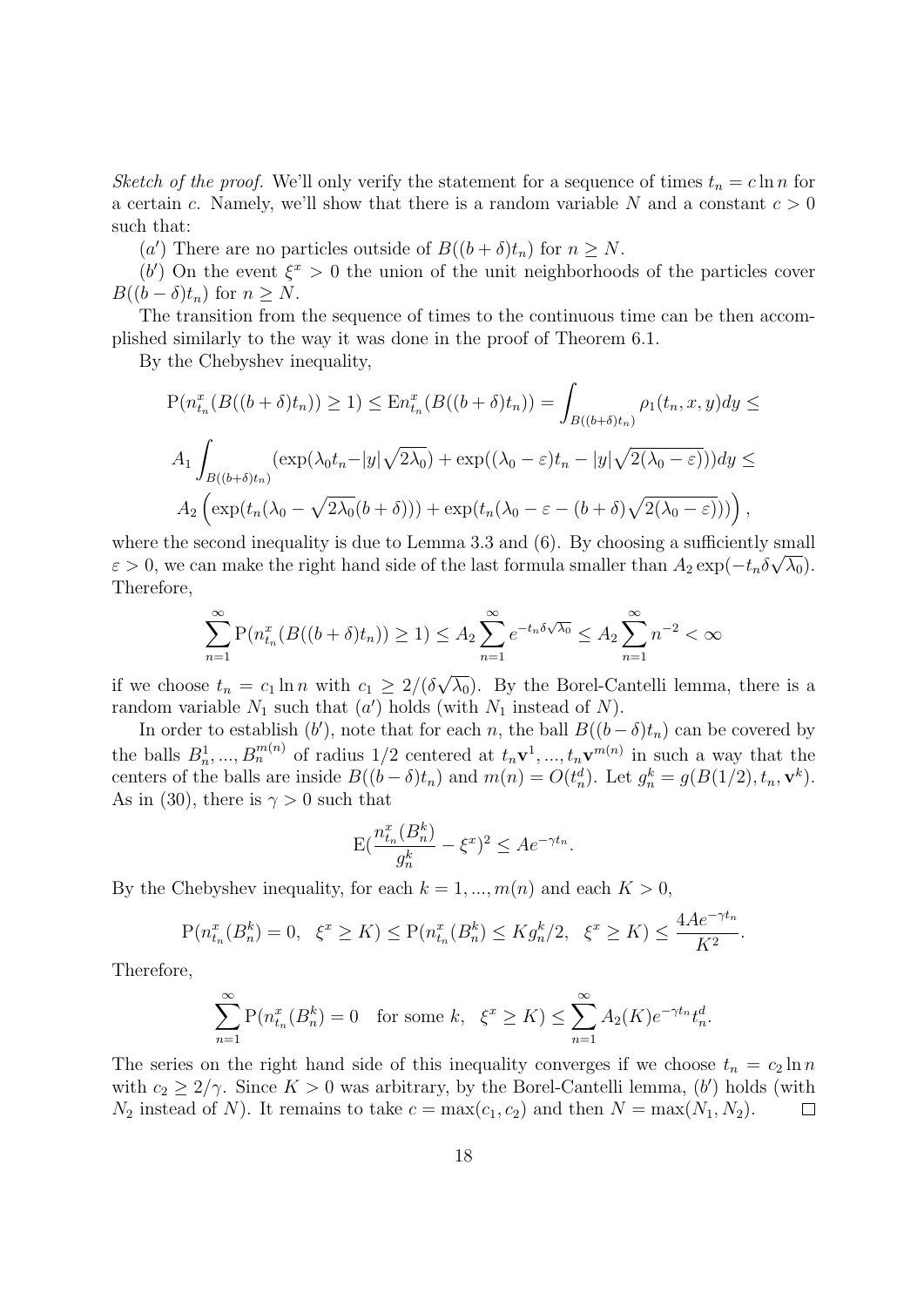### **8 Limiting distribution in the case of finitely many particles**

In this section we make a couple of remarks concerning the distribution of the total number of particles on the event  $\xi^x = 0$ .

**Remark.** Let  $N^x_{\infty} = \lim_{t \to \infty} N^x_t$ . This random variable is finite almost surely on the event  $\xi^x = 0$  (this can be proved similarly to the way it was done for the corresponding statement in the critical case in [13]). In other words, with probability one, the total number of particles either grows exponentially or tends to a finite limit. The latter event has nonzero probability if and only if  $d \geq 3$ .

**Remark.** Let  $d \geq 3$  and define  $M^n(x) = P(N^x_{\infty} = n)$ ,  $n \geq 1$ . The quantities  $M^n(x)$ satisfy a recursive system of partial differential equations. Namely,

$$
\frac{1}{2}\Delta M^1(x) = v(x),\tag{39}
$$

with the condition at infinity

$$
\lim_{|x| \to \infty} M^1(x) = 1.
$$

For  $n \geq 2$ , we have

$$
\frac{1}{2}\Delta M^{n}(x) = v(x) \sum_{k=1}^{n-1} M^{k}(x)M^{n-k}(x),
$$
\n
$$
\lim_{|x| \to \infty} M^{n}(x) = 0.
$$
\n(40)

Equations (39) and (40) can be obtained by considering the behavior of the initial particle on the time interval  $[0, \delta]$  such that  $\delta \downarrow 0$ , with the left hand side accounting for the diffusive motion and the right hand side for the branching.

### **9 Branching diffusion in homogeneous media and intermittency**

In this section we'll assume that the branching potential  $v > 0$  is constant. We'll be interested in the logarithmic asymptotics of the moments  $E(n_t^0(B_{t\mathbf{v}}))^k$ , where **v** is a nonzero vector, *B* is the unit ball centered at the origin, and  $B_{t\mathbf{v}}$  is the translation of *B* by the vector *t***v**. The main result of this section is the following.

**Theorem 9.1.** *For each*  $k \in \mathbb{N}$  *and*  $\mathbf{v} \in \mathbb{R}^d$ *, there exists the limit* 

$$
\gamma_k(|\mathbf{v}|) = \lim_{t \to \infty} \frac{\ln \mathcal{E}(n_t^0(B_{t\mathbf{v}}))^k}{t}.
$$
\n(41)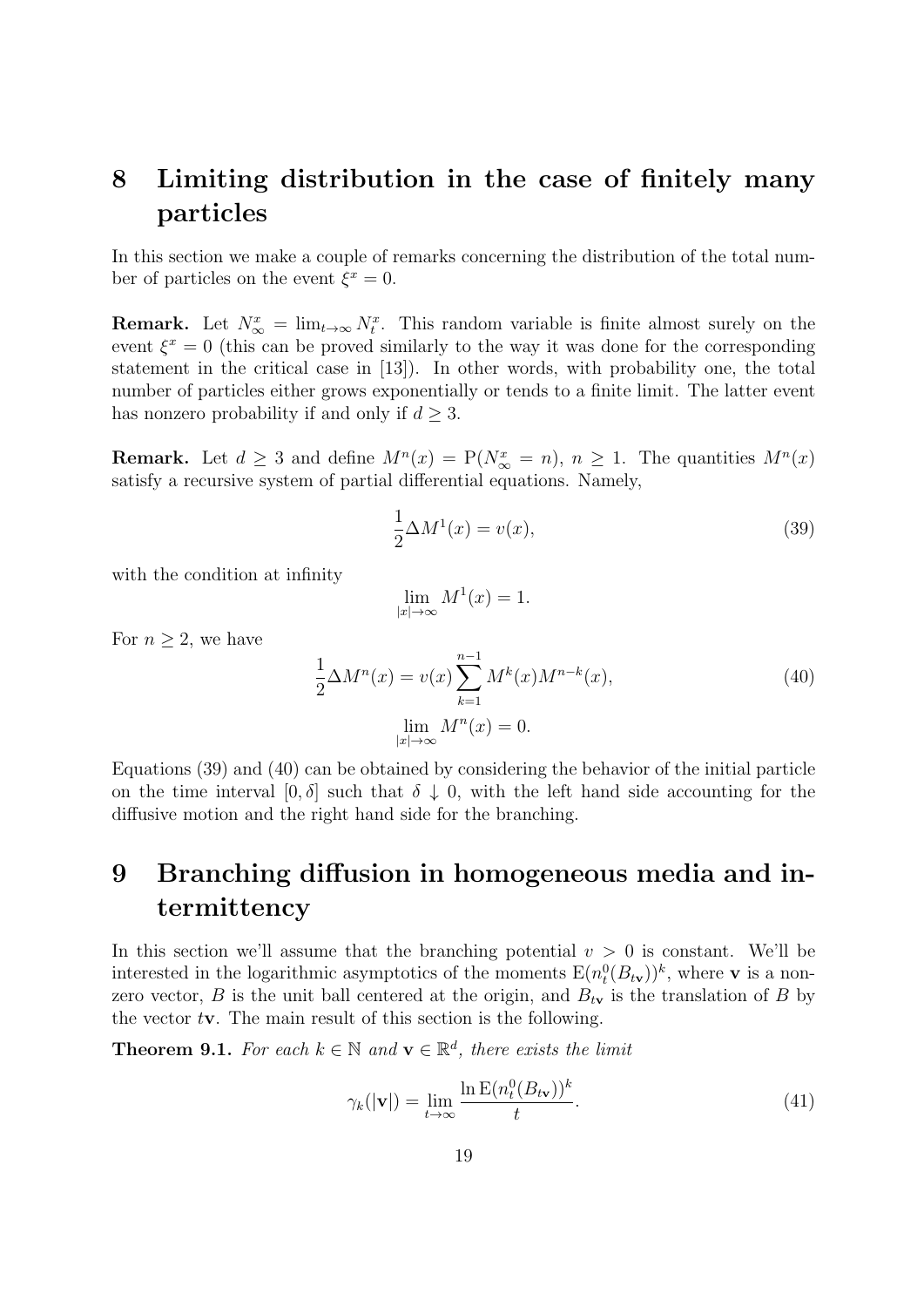*If*  $|\mathbf{v}| > \sqrt{2v/k}$  *and*  $k > 1$ *, then* 

$$
\gamma_k(|\mathbf{v}|) > k\gamma_1(|\mathbf{v}|). \tag{42}
$$

If 
$$
|\mathbf{v}| \le \sqrt{2v/k}
$$
, then  
\n
$$
\gamma_k(|\mathbf{v}|) = k\gamma_1(|\mathbf{v}|). \tag{43}
$$

**Remark.** We assumed that the initial particle is located at  $x = 0$  for the sake of convenience (the general case requires only simple modifications in the proof). Moreover, it will be clear from the proof that the logarithmic asymptotics of the moment does not depend on the size of the ball. Since every bounded open set contains a ball and is contained inside a larger one, the result of the theorem also holds for the moments of  $n_t^x(U_{t\mathbf{v}})$ , where *U* is an arbitrary bounded open set.

Before proceeding with the proof of this theorem, let us make several simple observations about the moments and the correlation functions.

(a) Define  $m_k(t, x) = \int_B \ldots \int_B \rho_k(t, x, y_1, \ldots, y_k) dy_1 \ldots dy_k$ . From the equations on the correlations functions (Section 2), after integration in  $y_1, \ldots, y_k$ , it follows that

$$
\partial_t m_1(t, x) = \frac{1}{2} \Delta m_1(t, x) + v m_1(t, x),
$$
  
\n
$$
m_1(0, x) = \chi_B(x),
$$
\n(44)

while

$$
\partial_t m_k(t, x) = \frac{1}{2} \Delta m_k(t, x) + v \left( m_k(t, x) + \sum_{i=1}^{[k/2]} c_i m_i(t, x) m_{k-i}(t, x) \right),
$$
\n
$$
m_k(0, x) \equiv 0.
$$
\n(45)

where  $c_i$  are positive constants.

(b) Notice that

$$
E(n_t^x(B))^k = \sum_{i=1}^k S(k,i) \int_B \dots \int_B \rho_i(t,x,y_1,\dots,y_i) dy_1 \dots dy_i = \sum_{i=1}^k S(k,i)m_i(t,x), \quad (46)
$$

where  $S(k, i)$  is the Stirling number of the second kind (the number of ways to partition *k* elements into *i* nonempty subsets). The first equality in (46) easily follows if we write

$$
n_t^x(B) = \sum_j n_t^x(\Delta_j),
$$

where  $B = \bigcup_j \Delta_j$  is the partition of *B* into small sub-domains, and then take the limit as  $\max_j \text{diam}(\Delta_j) \to 0.$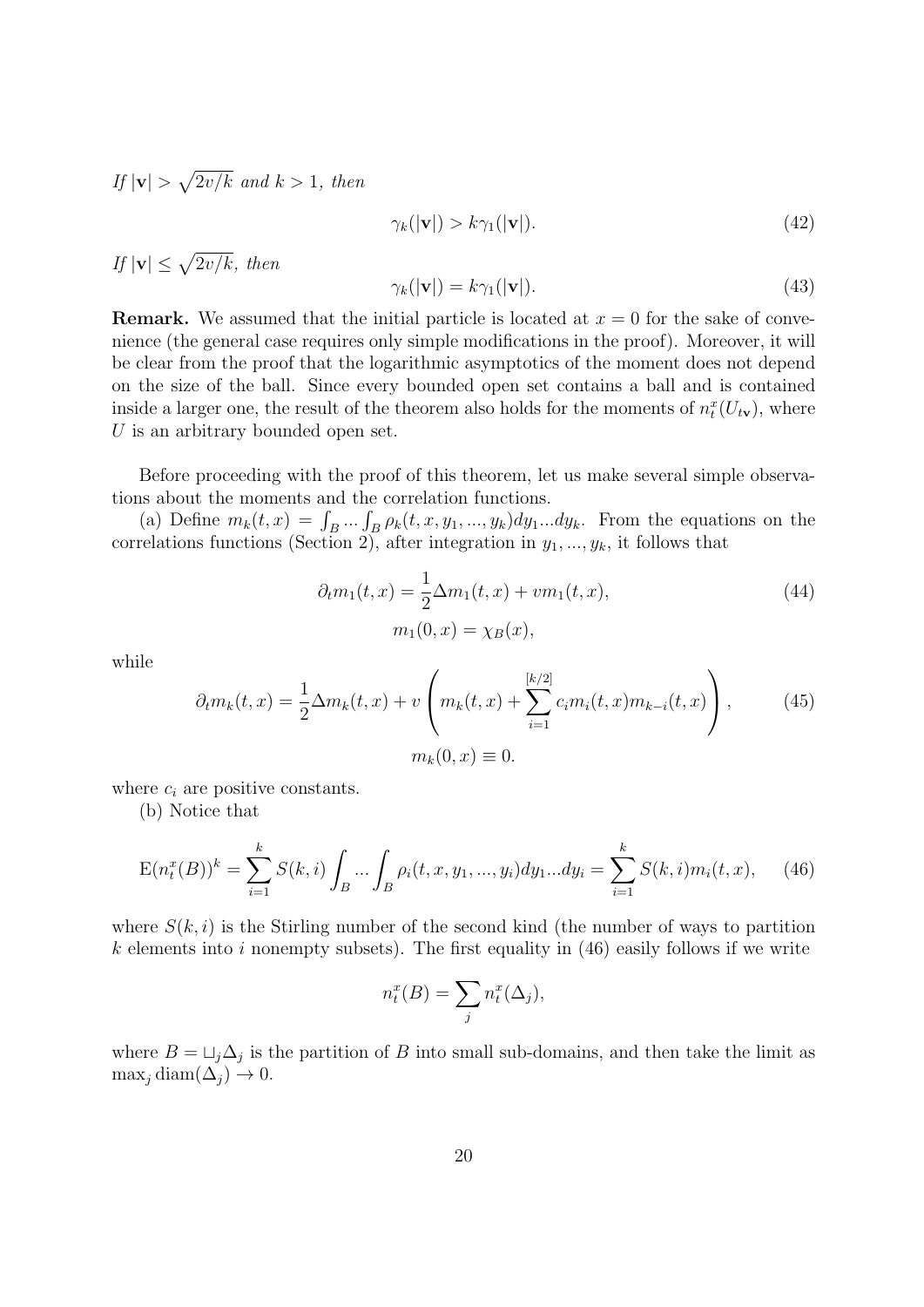(c) Since the branching potential is constant,  $E(n_t^0(B_{t\mathbf{v}}))^k = E(n_t^{t\mathbf{v}}(B))^k$ , and therefore

$$
\gamma_k(|\mathbf{v}|) = \lim_{t \to \infty} \frac{\ln \mathcal{E}(n_t^{t\mathbf{v}}(B))^k}{t}.
$$

*Proof of Theorem 9.1.* We'll use induction on *k* to show that:

(a) There are positive constants  $a = a(k)$  such that

$$
m_k(t, x) \le a \exp(at - \frac{(|x| - a)^2}{at}), \quad t \ge 0, \quad x \in \mathbb{R}^d.
$$
 (47)

(b)  $m_k(t, x)$  is monotonically non-increasing in  $|x|$ .

(c) The limits

$$
\gamma_k(|\mathbf{v}|) = \lim_{t \to \infty} \frac{\ln \mathcal{E}(n_t^{t\mathbf{v}}(B))^k}{t} = \lim_{t \to \infty} \frac{\ln m_k(t, t\mathbf{v})}{t}
$$
(48)

are uniform in  $|\mathbf{v}| \leq K$  for each K, and the functions  $\gamma_k(|\mathbf{v}|)$  are continuous in  $|\mathbf{v}|$ . (d) If  $k \geq 2$  and  $|\mathbf{v}| > \sqrt{2v/k}$ , then

$$
\gamma_k(|{\bf v}|) > k\gamma_1(|{\bf v}|).
$$

If  $|\mathbf{v}| \leq \sqrt{2v/k}$ , then

$$
\gamma_k(|\mathbf{v}|)=k\gamma_1(|\mathbf{v}|)
$$

For  $k = 1$ , we can solve the equation on  $m_1$ . Namely,

$$
m_1(t,x) = e^{vt} (2\pi t)^{-d/2} \int_B e^{-\frac{|x-y|^2}{2t}} dy,
$$
\n(49)

which satisfies the induction hypothesis. Now let  $k > 1$  and assume that (a)-(d) hold for all integers up to  $k-1$ . From (45) and the Duhamel formula it follows that

$$
m_k(t,x) = v \int_0^t e^{v(t-s)} (2\pi(t-s))^{-d/2} \int_{\mathbb{R}^d} e^{-\frac{|x-y|^2}{2(t-s)}} \sum_{i=1}^{[k/2]} c_i m_i(s,y) m_{k-i}(s,y) dy ds.
$$

The factor  $g(s, y) = \sum_{i=1}^{[k/2]} c_i m_i(s, y) m_{k-i}(s, y)$  is spherically symmetric, non-increasing in |*y*| and, by the inductive assumption, (47) holds with *g* instead of  $m_k$  in the left hand side. This implies that (a) and (b) hold for  $m_k$ .

Since all the constants  $c_i$  are positive, there is a constant  $C_1$  such that

$$
m_k(t,x) \ge C_1 \int_0^t \int_{\mathbb{R}^d} m_1(t-s, y-x) m_1(s, y) m_{k-1}(s, y) dy ds =: C_1 I_1(t,x). \tag{50}
$$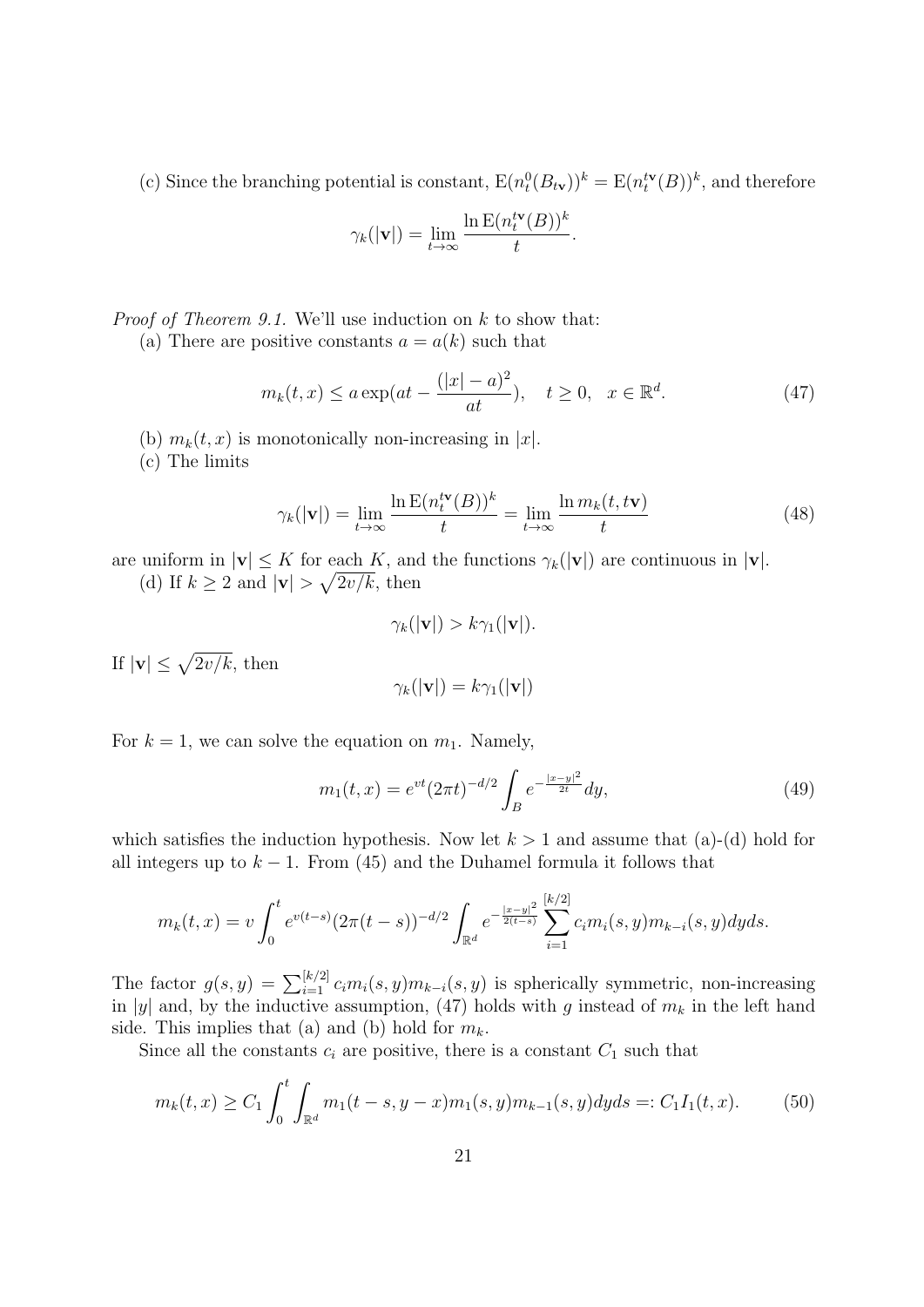In order to estimate  $m_k$  from above, we use (46) and the fact that

$$
E(n_s^x(B))^1 E(n_s^x(B))^{k-1} \ge E(n_s^x(B))^i E(n_s^x(B))^{k-i}, \quad 1 \le i \le k-1,
$$

in order to write

$$
m_k(t,x) \le C_2 \int_0^t \int_{\mathbb{R}^d} m_1(t-s, y-x) \mathcal{E}(n_s^y(B))^1 \mathcal{E}(n_s^y(B))^{k-1} dy ds =: C_2 I_2(t,x) \tag{51}
$$

for some positive constant  $C_2$ .

In order to justify (c) and (d), we need to study the logarithmic asymptotics of the integrals in (50) and (51) as  $t \to \infty$  and  $x = x(t) = \mathbf{v}t$ .

Let us do some formal manipulations with  $I_1(t,t\mathbf{v})$  that will be justified below. We take the logarithm of the integrand in (50) and maximize it in *t* and *y*. Moreover, formally applying (48), we'll replace  $\ln m_n(a, a\mathbf{v})$  by  $a\gamma_n(|\mathbf{v}|)$  in each of the factors, thus obtaining

$$
\lim_{t \to \infty} \frac{\ln I_1(t, t\mathbf{v})}{t} =
$$
\n
$$
\lim_{t \to \infty} \sup_{0 < s < t, y \in \mathbb{R}^d} \left( (1 - \frac{s}{t}) \gamma_1 \left( \frac{|y - t\mathbf{v}|}{(t - s)} \right) + \frac{s}{t} \gamma_1 \left( \frac{|y|}{s} \right) + \frac{s}{t} \gamma_{k-1} \left( \frac{|y|}{s} \right) \right) =
$$
\n
$$
\sup_{0 < u < 1, z \in \mathbb{R}^d} \left( (1 - u) \gamma_1 \left( \frac{|z - \mathbf{v}|}{(1 - u)} \right) + u \gamma_1 \left( \frac{|z|}{u} \right) + u \gamma_{k-1} \left( \frac{|z|}{u} \right) \right).
$$
\n
$$
(52)
$$

If  $|z| > u$ **|v**|, then

$$
(1-u)\gamma_1(\frac{|z-\mathbf{v}|}{(1-u)})+u\gamma_1(\frac{|z|}{u})\leq (1-u)\gamma_1(\frac{|u\mathbf{v}-\mathbf{v}|}{(1-u)})+u\gamma_1(\frac{|u\mathbf{v}|}{u})=\gamma_1(|\mathbf{v}|),
$$

while

$$
u\gamma_{k-1}(\frac{|z|}{u}) \le u\gamma_{k-1}(\frac{|u\mathbf{v}|}{u}) = u\gamma_{k-1}(|\mathbf{v}|).
$$

The first inequality easily follows from the explicit expression for  $m_1(t, x)$ , while the second one holds since (b) holds for *k −* 1. Therefore, the supremum in the right hand side of (52) can be taken over the set  $0 < u < 1, |z| \le u |\mathbf{v}|$ , resulting in

$$
\lim_{t \to \infty} \frac{\ln I_1(t, t\mathbf{v})}{t} = \sup_{0 < u < 1, |z| \le u|\mathbf{v}|} \left( (1 - u)\gamma_1(\frac{|z - \mathbf{v}|}{(1 - u)}) + u\gamma_1(\frac{|z|}{u}) + u\gamma_{k-1}(\frac{|z|}{u}) \right). \tag{53}
$$

Now let us rigorously justify (53). For  $\varepsilon > 0$ , let

$$
I_1^{\varepsilon+}(t,x) = \int_{\varepsilon t}^t \int_{\mathbb{R}^d} m_1(t-s, y-x) m_1(s, y) m_{k-1}(s, y) dy ds,
$$
  

$$
I_1^{\varepsilon-}(t,x) = \int_0^{\varepsilon t} \int_{\mathbb{R}^d} m_1(t-s, y-x) m_1(s, y) m_{k-1}(s, y) dy ds.
$$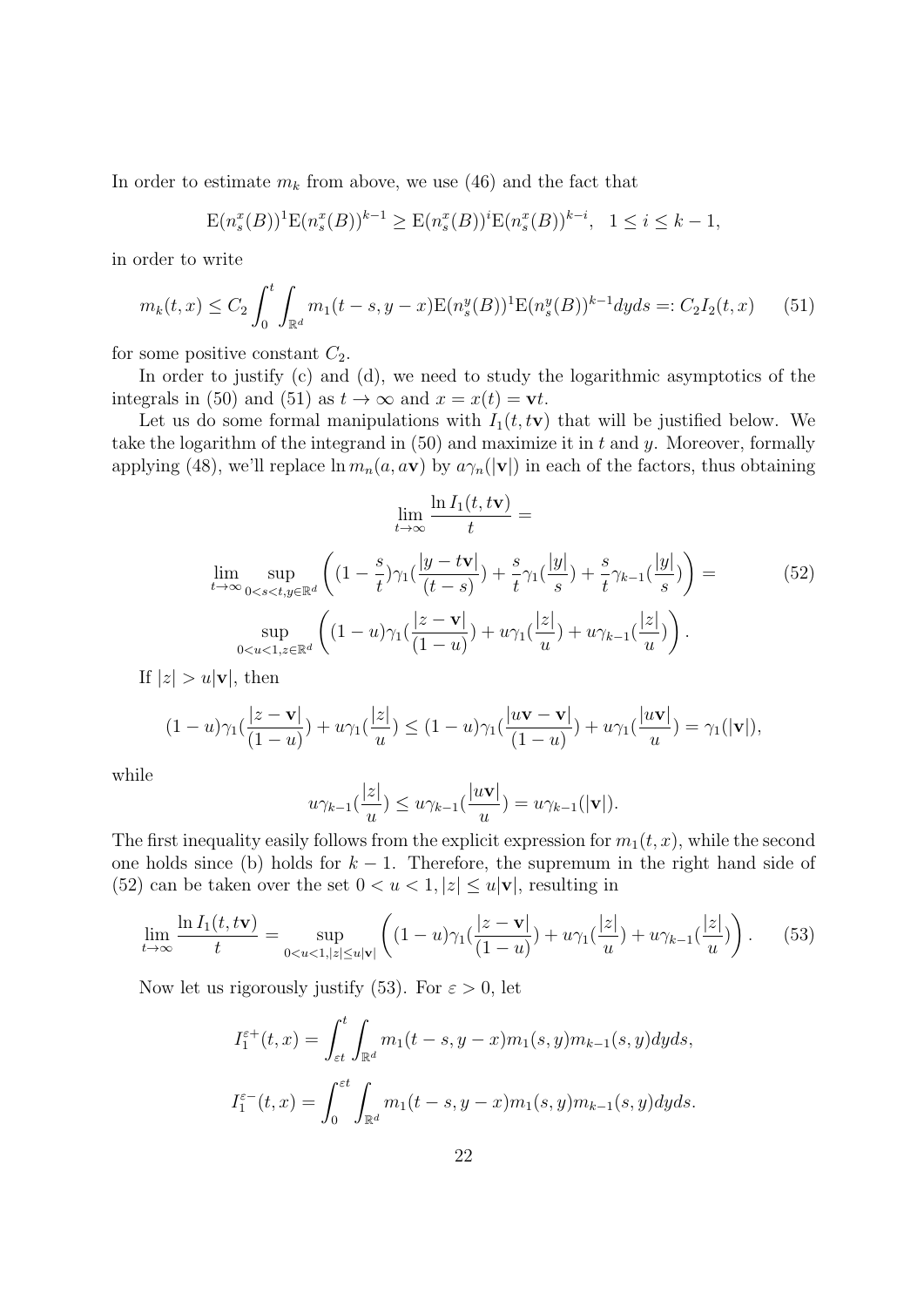From (47), which holds for positive integers up to  $k-1$ , it follows that there is  $K > 0$ such that the contribution to  $I_1^{\varepsilon+}(t, x)$  from the part of the space where  $s > \varepsilon t$ ,  $|y| > Kt$  is negligible. For the integral over the region  $s > \varepsilon t$ ,  $|y| \leq Kt$ , we can replace the logarithm of the integral by the asymptotics of the logarithm of the integrand since (c) holds for positive integers up to  $k-1$ . Therefore,

$$
\lim_{t \to \infty} \frac{\ln I_1^{\varepsilon+}(t, t\mathbf{v})}{t} = \sup_{\varepsilon t < u < 1, |z| \le u|\mathbf{v}|} \left( (1 - u)\gamma_1(\frac{|z - \mathbf{v}|}{(1 - u)}) + u\gamma_1(\frac{|z|}{u}) + u\gamma_{k-1}(\frac{|z|}{u}) \right). \tag{54}
$$

Now let us look at the asymptotics of  $I_1^{\varepsilon-}(t, x)$ . Due to (47), by selecting a sufficiently small  $\varepsilon$ , we can make the product  $m_1(s, y)m_{k-1}(s, y)$  exponentially small as  $t \to \infty$  (with an arbitrarily large negative exponent) provided that  $s < \varepsilon t$ ,  $|y| > \varepsilon^{\frac{1}{4}}t$ . This easily leads to the fact that the contribution to  $I_1^{\varepsilon^-}(t,x)$  from the part of the space where  $s < \varepsilon t$ ,  $|y| > \varepsilon^{\frac{1}{4}}t$  is negligible. From (47) it now easily follows that for each  $\delta > 0$ , for all sufficiently small  $\varepsilon$  and and all sufficiently large  $t$  we have

$$
|\frac{\ln I_1^{\varepsilon-}(t,t\mathbf{v})}{t} - \gamma_1(|\mathbf{v}|)| \le \delta.
$$

Together with (54), this implies (53). Now let us examine the logarithmic asymptotics of  $I_2(t,t\mathbf{v})$ . As in the argument for  $I_1(t,t\mathbf{v})$ , we can rely on (48) to replace the asymptotics of the logarithm of the integral by the asymptotics of the logarithm of the integrand. The only difference with the previous argument is that before we relied on the estimate (47), which was formulated for  $m_k(t, x)$  rather than  $E(n_t^x(B))^k$ .

From equations (44) and (45), it is not difficult to see that there are positive constants  $C(\mathbf{v},k)$  such that

$$
m_k(t, t\mathbf{v}) \ge C(\mathbf{v}, k) m_{k-1}(t, t\mathbf{v})
$$

for  $k > 1$  and  $t \geq 1$ . Together with (46), this implies that

$$
\lim_{t \to \infty} \frac{\ln \mathcal{E}(n_t^{t\mathbf{v}}(B))^k}{t} = \lim_{t \to \infty} \frac{\ln m_k(t, t\mathbf{v})}{t},
$$

and that (47) holds with  $E(n_t^x(B))^k$  instead of  $m_k(t, x)$  in the left hand side, and therefore (53) remains valid with  $I_2(t, t\mathbf{v})$  instead of  $I_1(t, t\mathbf{v})$  in the left hand side.

We have thus justified that (48) holds for *k*. From the argument above it is not difficult to see that the convergence in (48) is uniform in  $|\mathbf{v}| \leq K$ . Moreover,

$$
\gamma_k(|\mathbf{v}|) = \sup_{0 < u < 1, |z| \le u|\mathbf{v}|} \left( (1-u)\gamma_1(\frac{|z - \mathbf{v}|}{(1-u)}) + u\gamma_1(\frac{|z|}{u}) + u\gamma_{k-1}(\frac{|z|}{u}) \right). \tag{55}
$$

From (49) we obtain

$$
\gamma_1(|\mathbf{v}|) = v - \frac{|\mathbf{v}|^2}{2}.\tag{56}
$$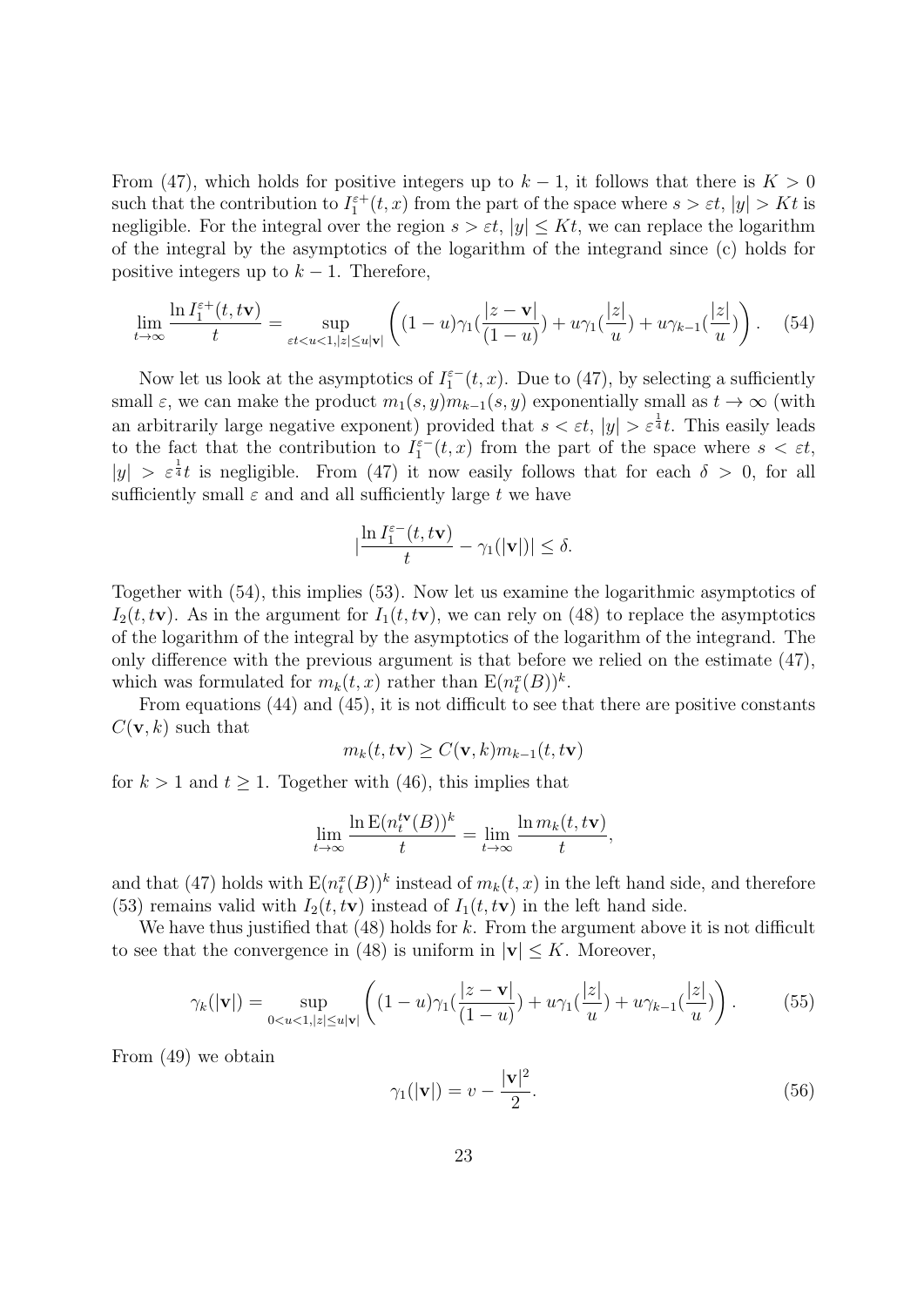Let us now assume that  $k \geq 2$  and (d) holds for all positive integers up to  $k-1$ . It remains to show that (d) holds for *k*. Suppose that **v** is such that  $|\mathbf{v}| > \sqrt{\frac{2v}{k-1}}$ . In this case, by the inductive assumption,  $\gamma_{k-1}(|{\bf v}|) > (k-1)\gamma_1(|{\bf v}|)$ , and therefore, by taking  $z = \mathbf{v}$  and *u* close to 1 in the right hand side of (55), we see that

$$
\gamma_k(|\mathbf{v}|) \geq \gamma_1(|\mathbf{v}|) + \gamma_{k-1}(|\mathbf{v}|) > k\gamma_1(|\mathbf{v}|).
$$

It remains to consider  $|\mathbf{v}| \leq \sqrt{\frac{2v}{k-1}}$ . In this case, we can replace  $\gamma_{k-1}(\frac{|z|}{u})$  by  $(k-1)\gamma_1(\frac{|z|}{u})$  in the right hand side of (55) and use the expression (56) for  $\gamma_1$ . Thus

$$
\gamma_k(|\mathbf{v}|) = \sup_{0 < u < 1, |z| \le u|\mathbf{v}|} \left( (1-u)(v - \frac{|z - \mathbf{v}|^2}{2(1-u)^2}) + uk(v - \frac{|z|^2}{2u^2}) \right) =
$$
\n
$$
\sup_{0 < u < 1, |\beta| \le |\mathbf{v}|} \left( v(1-u) - \frac{|u\beta - \mathbf{v}|^2}{2(1-u)} + uk(v - \frac{|\beta|^2}{2}) \right).
$$

What remains now is an exercise in calculus: we can find the supremum by looking at the partial derivatives in *u* and *β*. If  $\sqrt{2v/k} < |v| \leq \sqrt{2v/(k-1)}$ , then the supremum is achieved at

$$
u = \frac{k - |\mathbf{v}| \sqrt{k/2v}}{k - 1}, \quad \beta = \frac{\mathbf{v}}{k - (k - 1)u}
$$

and is equal to

$$
\gamma_k(|\mathbf{v}|) = v(k+1-|\mathbf{v}|\sqrt{\frac{2k}{v}}) > k\gamma_1(|\mathbf{v}|).
$$

If  $|\mathbf{v}| \leq \sqrt{2v/k}$ , then the expression is maximized by taking  $\beta = \mathbf{v}$  and *u* that tends to one. In this case

$$
\gamma_k(|\mathbf{v}|) = k(v - \frac{|\mathbf{v}|^2}{2}) = k\gamma_1(|\mathbf{v}|).
$$

**Acknowledgements** The paper was completed during the authors' stay at ZIF (Center for Interdisciplinary Research), University of Bielefeld. While working on this article, L. Koralov was partially supported by the NSF grant DMS-0854982, S. Molchanov was partially supported by the NSF grant DMS-1008132.

### **References**

[1] Albeverio, S., Bogachev L., Yarovaya E., *Asymptotics of branching symmetric random walk on the lattice with a single source*, C. R. Acad. Sci. Paris Sr. I Math. 326 (1998), no. 8, 975–980.